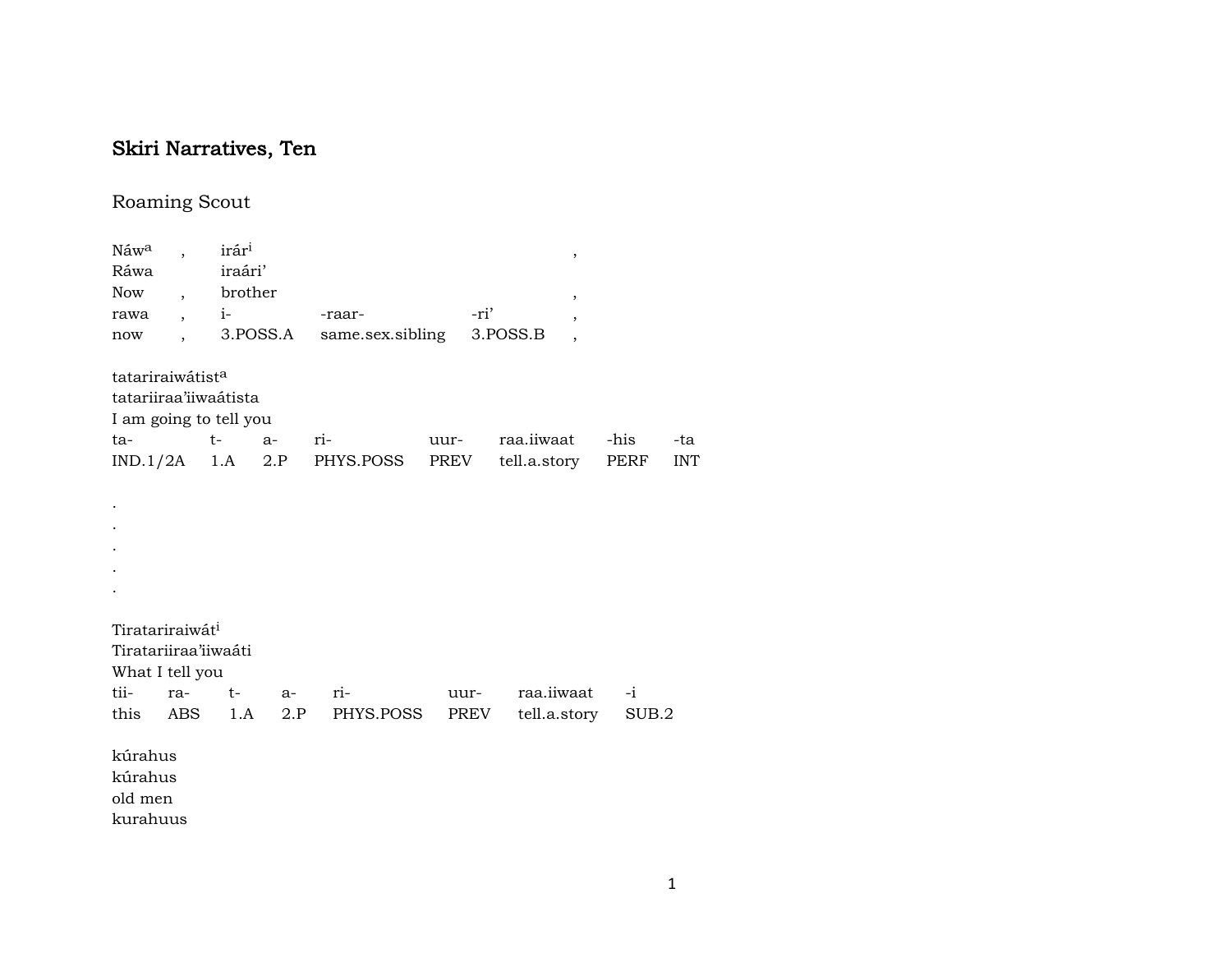old.man

nikutaturakatkuk<sup>u</sup>, rikutatuuraákatkuuku' this is what I heard from them riku- ta- t- uur- ak- atka"uk -:hus that.is IND.1/2A 1.A PREV PL.AN.3P hear IMPF kúrahus . Irár³ , kúrahus . Iraári' the old men . Brother , kurahuus . i- -raar- -ri' , old.man . 3.POSS.A same.sex.sibling 3.POSS.B , tírawarik<sup>i</sup> tírawaariki these tii- ra- 0- wa- arik -i this ABS 3.A DIST be.standing SUB.2 tahapakíah<sup>u</sup>, sahiksíšahiks tahapakí'aahu' cahiksícahiks we say Indians ta- t- rak- waki.a -:hus icaahiks icaahiks IND.1/2A 1.A 1/2.PL say.PL.IMPF IMPF person person tírahakitət istifahakitət sahidi sahidi sahidi sahidi sahidi sahidi sahidi sahidi sahidi sahidi sahidi sahidi s tírahaakitat Cakaá'a . this village of ours **Pleiades** . The property of  $\alpha$ tii- ra- 0- t- rak- itak -0 cakaa"a . this ABS 3.A 1.A 1/2.PL be.a.camp SUB.4 Pleiades . Hiriwakiáh<sup>u</sup> kúrahus Hi rihwakí'aahu' kúrahus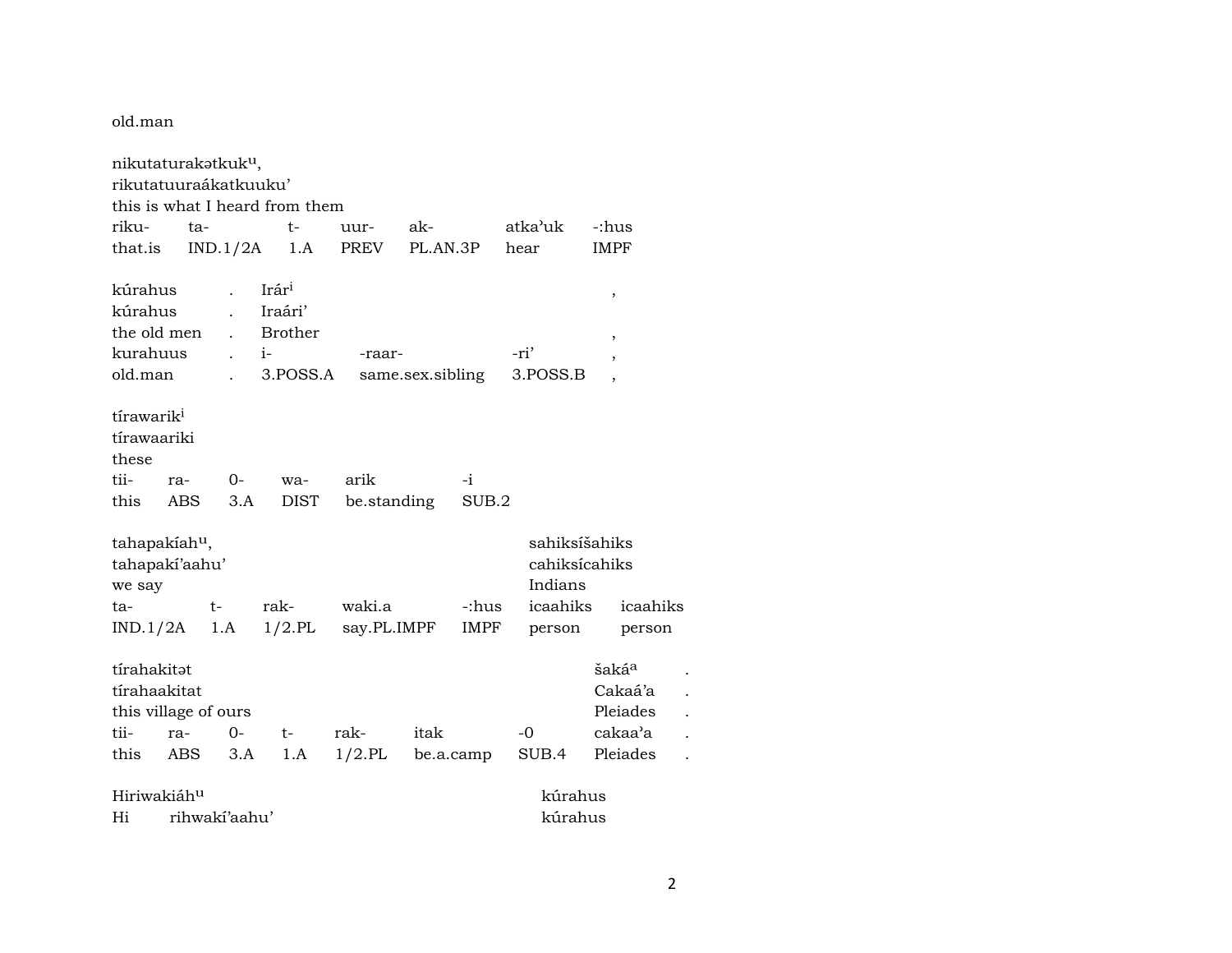| And                                       |            | they say    |                      |                     |             |                        |                  |     |                    |                                    | the old men |   |             |
|-------------------------------------------|------------|-------------|----------------------|---------------------|-------------|------------------------|------------------|-----|--------------------|------------------------------------|-------------|---|-------------|
| hi                                        | ra-        |             | $O -$                | ir-                 |             | waki.a                 |                  |     | -:hus              |                                    | kurahuus    |   |             |
| and                                       | <b>ABS</b> |             | 3.A                  | PL.3A               |             |                        | say.PL.IMPF      |     | <b>IMPF</b>        |                                    |             |   |             |
|                                           |            |             |                      |                     |             |                        |                  |     |                    |                                    |             |   |             |
| wítiit <sup>n</sup>                       |            |             |                      |                     |             |                        |                  |     | šúrak <sup>i</sup> |                                    |             | , |             |
| witi'itat                                 |            |             |                      |                     |             |                        |                  |     | cuúraki            |                                    |             |   |             |
| there was a village                       |            |             |                      |                     |             |                        |                  |     | girls              |                                    |             |   |             |
| wi-                                       | ti-        |             |                      | $0-$                | itak        |                        | $-0$             |     | icuura-            |                                    | -kis        |   |             |
| QUOT                                      |            | IND.3A      |                      | 3.A                 |             | be.a.camp              | PERF             |     | girl               |                                    | DIM         |   |             |
| súhuks                                    |            | wituháru    |                      |                     |             |                        |                  |     |                    |                                    |             |   |             |
| Súhuks                                    |            | wituuháru'  |                      |                     |             |                        |                  |     |                    |                                    |             |   |             |
| Five                                      |            | there were  |                      |                     |             |                        |                  |     |                    |                                    |             |   |             |
| suhuks                                    |            | wi-         |                      | ti-                 |             | $0-$                   | ut-              |     | raar.uu            |                                    | $-0$        |   |             |
| five                                      |            | <b>QUOT</b> |                      | IND.3A              |             | 3.A                    | <b>PREV</b>      |     | be.a.number        |                                    | <b>PERF</b> |   |             |
|                                           |            |             |                      |                     |             |                        |                  |     |                    |                                    |             |   |             |
| šúrak <sup>i</sup>                        |            |             |                      |                     | Arihwakiahu |                        |                  |     |                    |                                    |             |   |             |
| cuúraki                                   |            |             |                      | A                   |             |                        | rihwakí'aahu'    |     |                    |                                    |             |   |             |
| girls                                     |            |             |                      | And                 |             |                        | they used to say |     |                    |                                    |             |   |             |
| icuura-                                   |            | -kis        | $\overline{a}$       | a                   |             | ra-                    | $0-$             | ir- |                    | waki.a                             |             |   | -:hus       |
| girl                                      |            | <b>DIM</b>  | $\ddot{\phantom{a}}$ | and                 |             | <b>ABS</b>             | 3.A              |     | PL.3A              |                                    | say.PL.IMPF |   | <b>IMPF</b> |
|                                           |            |             |                      |                     |             |                        |                  |     |                    |                                    |             |   |             |
| kúrahus                                   |            |             | a                    | pírask <sup>i</sup> |             |                        |                  |     |                    |                                    |             |   |             |
| kúrahus                                   |            |             | a                    |                     | piíraski    |                        |                  |     |                    |                                    |             |   |             |
| the old men,                              |            |             | and                  | boys                |             |                        |                  |     |                    |                                    |             |   |             |
| kurahuus                                  |            |             | a                    | piiras-             |             | -kis                   |                  |     |                    |                                    |             |   |             |
| old.man                                   |            |             | and                  | boy                 |             | DIM                    |                  |     |                    |                                    |             |   |             |
|                                           |            |             |                      |                     |             |                        |                  |     |                    |                                    |             |   |             |
|                                           |            |             |                      |                     |             |                        |                  |     |                    |                                    |             |   |             |
|                                           |            |             |                      |                     |             |                        |                  |     |                    |                                    |             |   |             |
|                                           |            |             |                      |                     |             |                        |                  |     |                    |                                    |             |   |             |
| EV                                        |            |             |                      |                     |             |                        |                  |     |                    | five                               |             |   |             |
| ahuháru<br>ahuuháru'<br>there were<br>ar- | ra-<br>ABS | 0-          | 3.A                  | ut-<br><b>PREV</b>  |             | raar.uu<br>be.a.number |                  | -0  | PERF               | súhuks<br>súhuks<br>five<br>suhuks |             |   |             |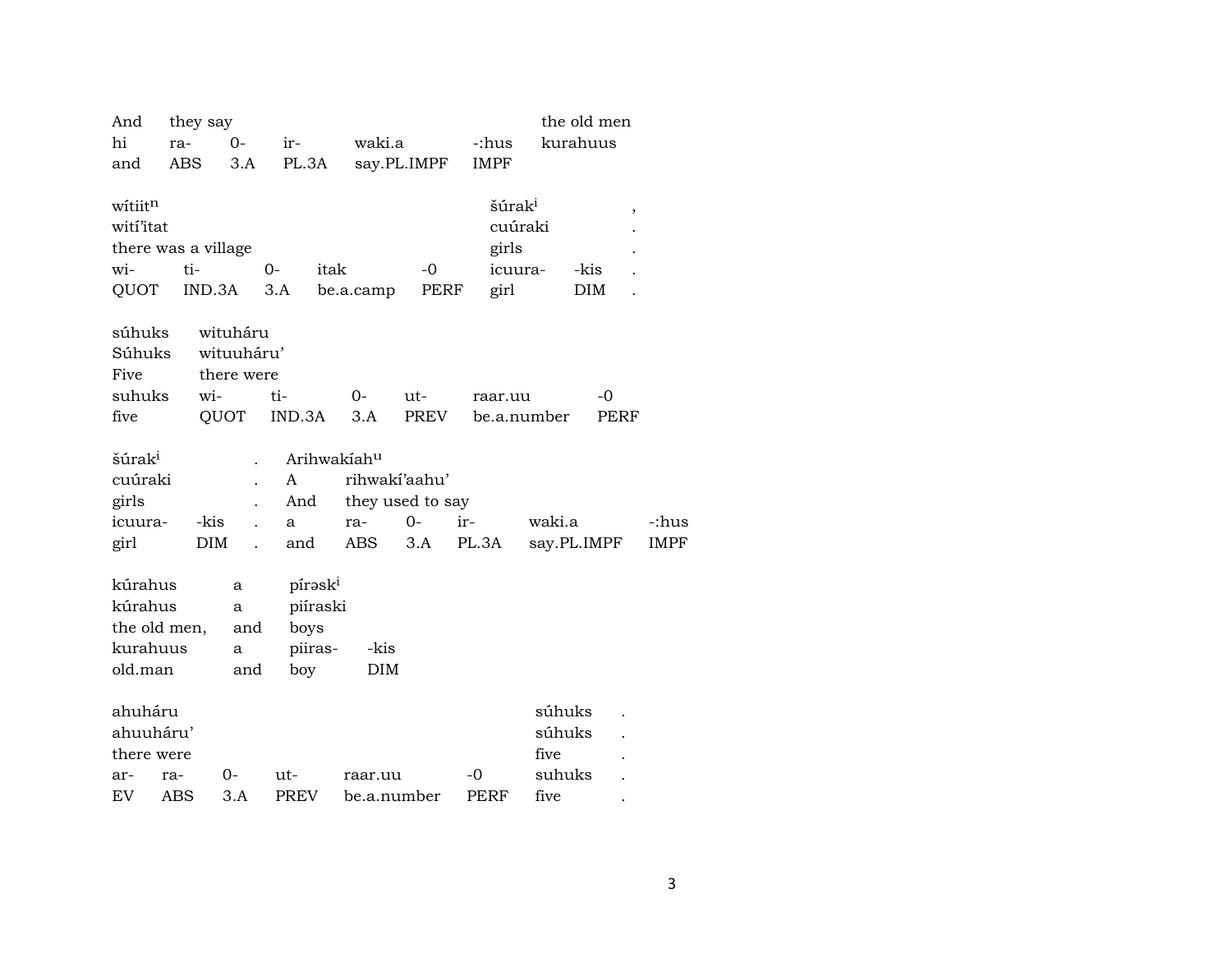|                |                            | Nikutiwakiahu          |                               |                                 |             |                    |       |               | kúrahus          |                         |                     |
|----------------|----------------------------|------------------------|-------------------------------|---------------------------------|-------------|--------------------|-------|---------------|------------------|-------------------------|---------------------|
|                |                            | Rikutihwakí'aahu'      |                               |                                 |             |                    |       |               | kúrahus          |                         |                     |
|                |                            |                        | That is what they used to say |                                 |             |                    |       |               | the old men      |                         |                     |
| riku-          |                            | ti-                    | $O -$                         | ir-                             |             | waki.a             |       | -:hus         | kurahuus         |                         |                     |
| that.is        |                            | IND.3A                 | 3.A                           | PL.3A                           |             | say.PL.IMPF        |       | <b>IMPF</b>   | old.man          |                         |                     |
|                |                            |                        |                               |                                 |             |                    |       |               |                  |                         |                     |
| $\, ,$         | $\epsilon\epsilon$         | Tirawárik <sup>i</sup> |                               |                                 |             |                    |       |               |                  |                         |                     |
|                | $\epsilon\epsilon$         | Tirawaáriki            |                               |                                 |             |                    |       |               |                  |                         |                     |
|                | $\boldsymbol{\mathcal{C}}$ | These                  |                               |                                 |             |                    |       |               |                  |                         |                     |
|                | 11                         | tii-                   | ra-                           | $0-$                            | wa-         | arik               |       | $-i$          |                  |                         |                     |
|                | $\pmb{\mathsf{H}}$         | this                   | <b>ABS</b>                    | 3.A                             | <b>DIST</b> | be.standing        |       | SUB.2         |                  |                         |                     |
|                |                            |                        |                               |                                 |             |                    |       |               |                  |                         |                     |
|                |                            | hirurikuwitítura       |                               |                                 |             |                    |       |               |                  |                         |                     |
| hirú           |                            | rikuwitiítura'         |                               |                                 |             |                    |       |               |                  |                         |                     |
| there          |                            |                        |                               | that is where they started from |             |                    |       |               |                  |                         |                     |
| hiruu<br>there |                            | riku-<br>that.is       | wi-<br>QUOT                   | ti-<br>IND.3A                   |             | $0-$<br>ir-<br>3.A | PL.3A | $ut-$<br>PREV | hurar            | be.where.one.comes.from | $-0$<br><b>PERF</b> |
|                |                            |                        |                               |                                 |             |                    |       |               |                  |                         |                     |
|                |                            | hirutiirirauríriku     |                               |                                 |             |                    |       |               |                  |                         |                     |
| hiru           |                            |                        | ti'iriira'uuriiriku           |                                 |             |                    |       |               |                  |                         |                     |
| there          |                            |                        | here where she stands         |                                 |             |                    |       |               |                  |                         |                     |
| hiruu          |                            | tii-                   | irii-                         | ra-                             | $0-$        | uuri.arik          |       |               | -hus             |                         |                     |
| there          |                            | here                   | where                         | ABS                             | 3.A         | stand.upright      |       |               | <b>IMPF.SUB</b>  |                         |                     |
|                |                            |                        |                               |                                 |             |                    |       |               |                  |                         |                     |
| Pah            |                            | $\pmb{\mathsf{H}}$     |                               | Tiráwahatn                      |             |                    |       |               |                  |                         |                     |
| Pah            |                            |                        |                               | Tiráwaahat                      |             |                    |       |               |                  |                         |                     |
| Moon           |                            |                        |                               | the Heavens                     |             |                    |       |               |                  |                         |                     |
| paa            |                            |                        | tii-                          | ra-                             | $0-$        | waa-               | ahak  |               |                  | $-0$                    |                     |
| moon           |                            |                        | this                          | ABS                             | 3.A         | <b>DIST</b>        |       |               | extend.in.a.line | SUB.4                   |                     |
|                |                            |                        |                               |                                 |             |                    |       |               |                  |                         |                     |
|                | tirárik <sup>i</sup>       |                        |                               |                                 |             |                    |       |               |                  |                         |                     |
|                |                            | tiraáriki              |                               |                                 |             |                    |       |               |                  |                         |                     |
| $\cdot$        |                            | this one               |                               |                                 |             |                    |       |               |                  |                         |                     |
|                | tii-                       | ra-                    | $0-$                          | arik                            |             | $-i$               |       |               |                  |                         |                     |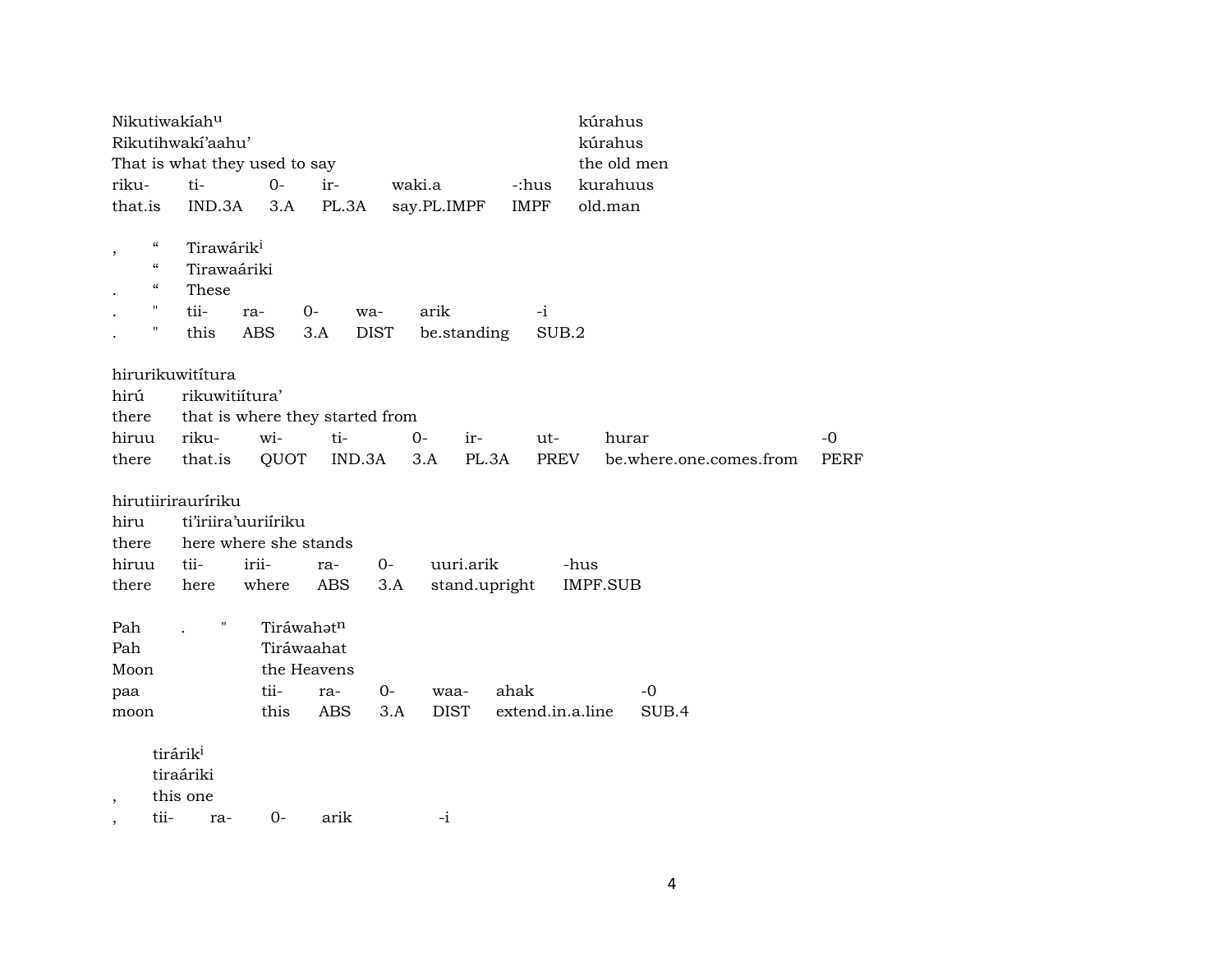## $s$ irašihís $\mathsf{ssk}^\mathsf{u}$  átira siracihísaasku Atíra' the one we call Mother si- ra- aciir- hisaask -hus ati- raa DU ABS IN.DU.A call.by.name IMPF.SUB 1.POSS mother . . . . . Hirurikuwitítura

, this ABS 3.A be.standing SUB.2

Hiru rikuwitiítura' There that is where they originated hiruu riku- wi- ti- 0- ir- ut- hurar -0 there that.is QUOT IND.3A 3.A PL.3A PREV be.where.one.comes.from PERF tirawárik<sup>i</sup> tirawaáriki . "  $\blacksquare$ tii- ra- 0- wa- arik -i . " this ABS 3.A DIST be.standing SUB.2 . " Akírikuisarákit<sup>a</sup> Aki riku'isaraákita Here that is the reason a- ki riku- i- s- ar- raa.kita -0 and there that.is CONT.1/2A 2.A EV be.the.way.on.top PERF

našakukúhirar<sup>u</sup>

racakukuúhiraaru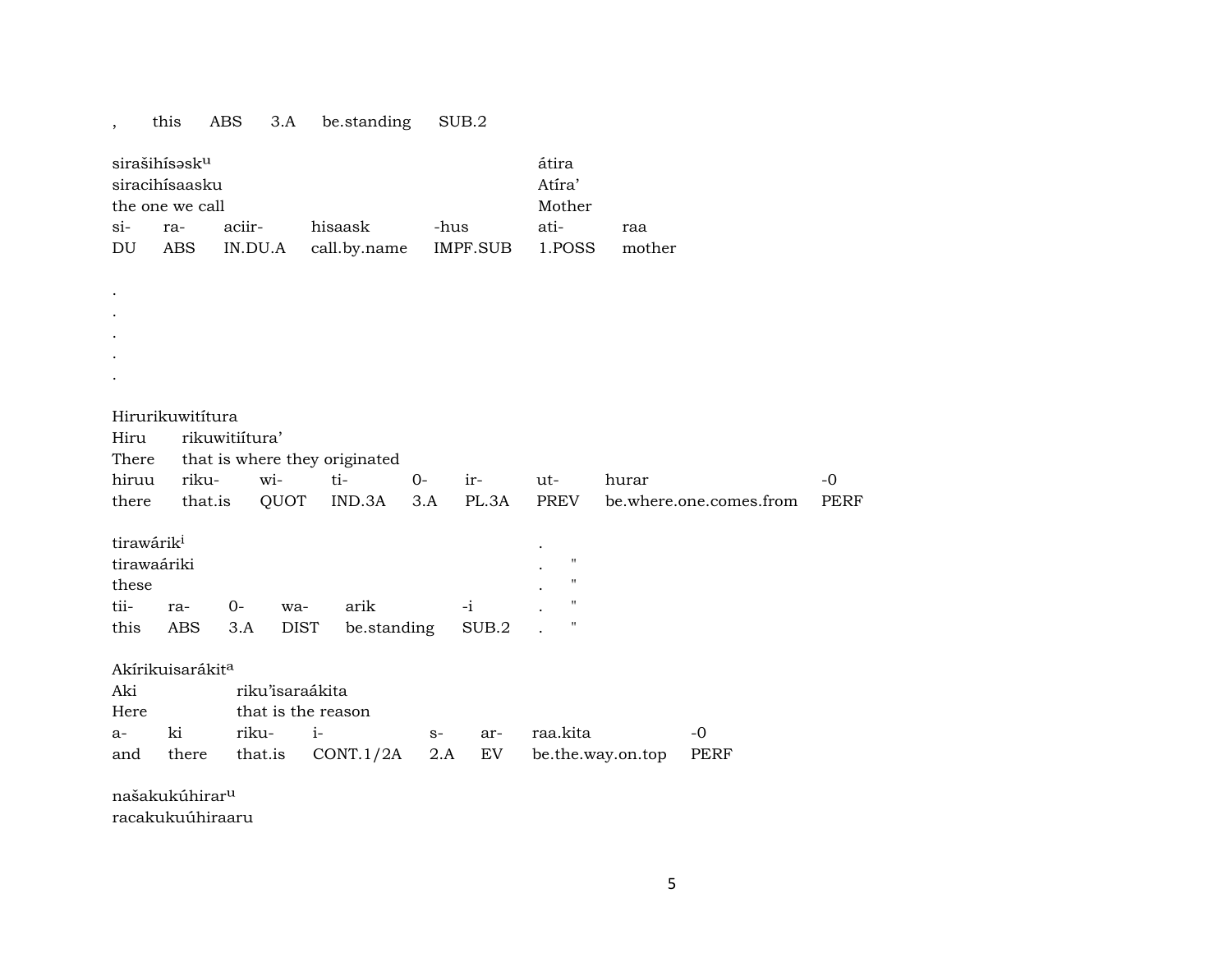|                                                                        | its being done for us                               |                        |                  |                        |             |                                                      |                                                 |                                    |             |
|------------------------------------------------------------------------|-----------------------------------------------------|------------------------|------------------|------------------------|-------------|------------------------------------------------------|-------------------------------------------------|------------------------------------|-------------|
| ra-                                                                    | $0-$                                                | aca-                   | ku-              | ku-                    | ut-         | ri.raar                                              |                                                 |                                    | -u          |
| INF.A                                                                  | 3.A                                                 | IN.DU.P                | 1.P              | INF.B                  | <b>PREV</b> |                                                      |                                                 | be.one's.intention.that.someone.do | $\rm SUB.D$ |
| $\, ,$<br>$\overline{\phantom{a}}$<br>$i-$<br>$\overline{\phantom{a}}$ | irár <sup>i</sup><br>iraári'<br>brother<br>3.POSS.A | -raar-                 | same.sex.sibling | -ri'                   | 3.POSS.B    | $\overline{\phantom{a}}$<br>$\overline{\phantom{a}}$ | pirau<br>piíra'u'<br>children<br>piira<br>child | $-u^{\prime}$<br><b>NOM</b>        |             |
|                                                                        | tiwitirasútkaruku                                   |                        |                  |                        |             |                                                      |                                                 |                                    |             |
|                                                                        | tiwitirasútkaruku                                   |                        |                  |                        |             |                                                      |                                                 |                                    |             |
|                                                                        |                                                     | when you bear your own |                  |                        |             |                                                      |                                                 | $\, ,$                             |             |
| tii-                                                                   | witi-                                               | ra-                    | $S-$             | ut-                    | ka.ra'uk    | -hus                                                 |                                                 | $\overline{\phantom{a}}$           |             |
| when                                                                   | <b>REFL</b>                                         | <b>ABS</b>             | 2.A              | <b>BEN</b>             | make.PL.P   |                                                      | <b>IMPF.SUB</b>                                 | $\cdot$                            |             |
| húwi<br>huúwi'<br>indeed<br>huuwi <sup>3</sup><br>indeed               |                                                     |                        |                  |                        |             |                                                      |                                                 |                                    |             |
|                                                                        | Šúrakiwitirakúha <sup>u</sup>                       |                        |                  |                        |             |                                                      |                                                 |                                    |             |
| Cuúraki                                                                |                                                     | witirakuúha'u          |                  |                        |             |                                                      |                                                 |                                    |             |
| A girl                                                                 |                                                     |                        |                  | when she bears her own |             |                                                      |                                                 |                                    |             |
| icuura                                                                 | -kis                                                | witi-                  | ra-              | $O -$                  | ku-         | ut-                                                  | ra'uk                                           | $-0$                               |             |
| female                                                                 | DIM                                                 | <b>REFL</b>            | INF.A            | 3.A                    | INF.B       | <b>BEN</b>                                           | make                                            | SUB.3                              |             |
| a<br>a<br>and<br>a                                                     | píraski<br>piíraski<br>a boy<br>piiras-             | -kis                   |                  |                        |             |                                                      |                                                 |                                    |             |
| and                                                                    | boy                                                 | DIM                    |                  |                        |             |                                                      |                                                 |                                    |             |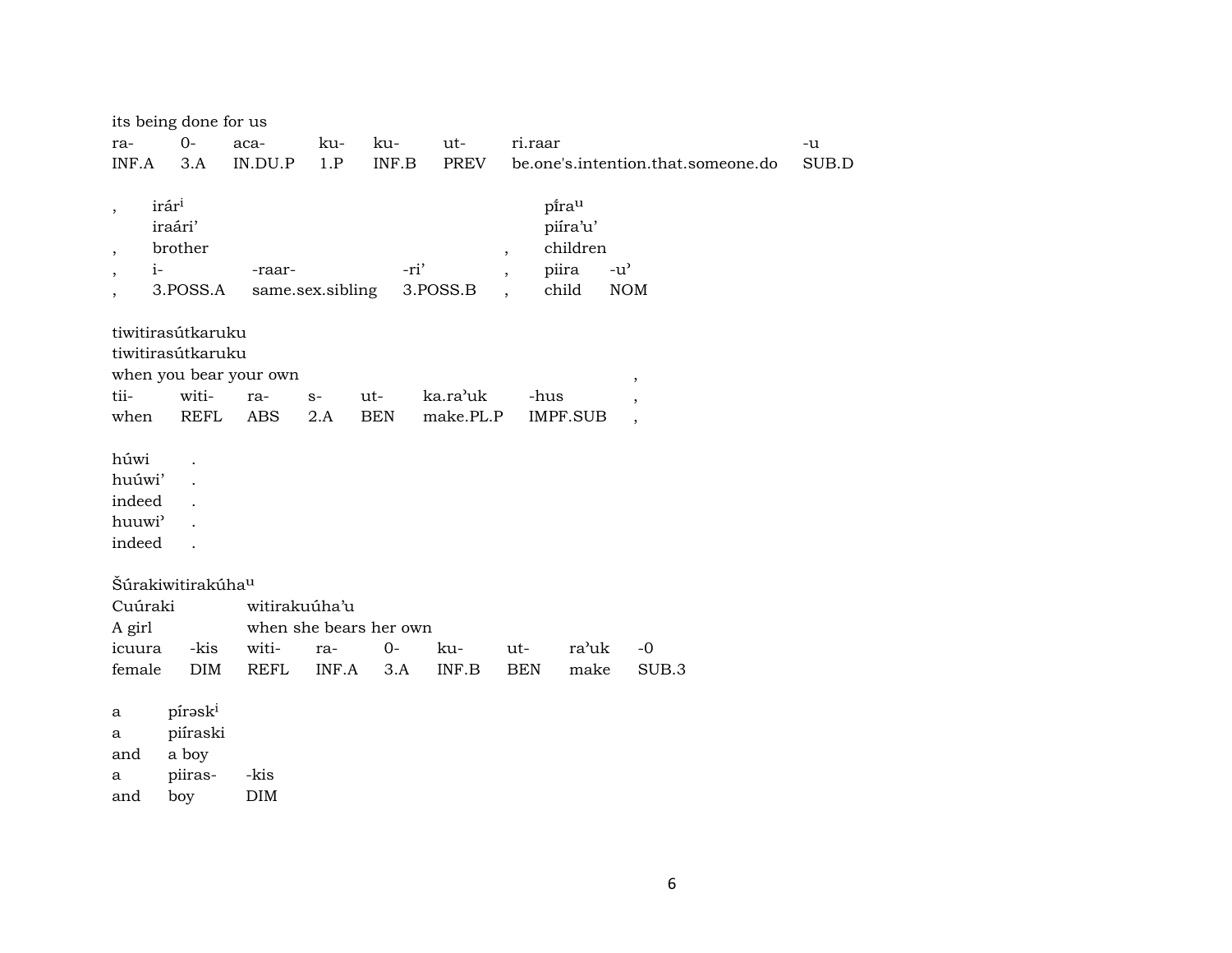|                            | witirakúha <sup>u</sup>  |                                         |                                |        |            |                  |             |                |                          |              |
|----------------------------|--------------------------|-----------------------------------------|--------------------------------|--------|------------|------------------|-------------|----------------|--------------------------|--------------|
|                            |                          | witirakuúha'u                           |                                |        |            |                  |             |                |                          |              |
|                            |                          |                                         | when she bears her own         |        |            |                  |             |                |                          |              |
| witi-                      |                          | ra-                                     | $0 -$                          | ku-    | ut-        | ra'uk            | -0          |                |                          |              |
| REFL                       |                          | INF.A                                   | 3.A                            | INF.B  | <b>BEN</b> | make             |             | SUB.3          |                          |              |
|                            |                          | Nikuwitihírasa                          |                                |        |            |                  |             |                | ,                        |              |
|                            |                          | Rikuwitihírasa                          |                                |        |            |                  |             |                |                          |              |
|                            |                          |                                         | That one (girl) is in the lead |        |            |                  |             |                |                          |              |
| riku-                      |                          | wi-                                     | ti-                            |        | $0-$       | hiras.aah        |             | -0             |                          |              |
| that.is                    |                          | QUOT                                    |                                | IND.3A | 3.A        | be.in.the.lead   |             | PERF           |                          |              |
| píraski<br>Piíraski<br>Boy |                          |                                         |                                |        |            |                  |             |                |                          |              |
| piiras-                    |                          | -kis                                    |                                |        |            |                  |             |                |                          |              |
| boy                        |                          | <b>DIM</b>                              |                                |        |            |                  |             |                |                          |              |
|                            | witihatúhka <sup>a</sup> | witiihatúhka'a'<br>he is walking behind |                                |        |            |                  |             |                |                          |              |
| wi-                        |                          | ti-                                     | $0-$                           | a-     |            | ir-              | hatuur.ka-  |                | a                        | $-0$         |
| QUOT                       |                          | IND.3A                                  | 3.A                            |        | PREV.3A    | OBV              | behind      |                | come                     | <b>PERF</b>  |
|                            | A                        | $\overline{\phantom{a}}$                | irár <sup>i</sup>              |        |            |                  |             |                | $\, ,$                   | $\mathbf{i}$ |
|                            | A                        |                                         | iraári'                        |        |            |                  |             |                |                          | $\mathbf{i}$ |
|                            | And                      |                                         | brother                        |        |            |                  |             |                | $\overline{\phantom{a}}$ | and          |
|                            | a                        | ,                                       | $i-$                           |        | -raar-     |                  | -ri'        |                |                          | $\mathbf i$  |
|                            | and                      |                                         | 3.POSS.A                       |        |            | same.sex.sibling |             | 3.POSS.B       |                          | and          |
| rihwáki                    |                          |                                         |                                |        |            |                  | kúrahus     | ,              | $\epsilon\epsilon$       |              |
| ríhwaki'                   |                          |                                         |                                |        |            |                  | kúrahus     |                | $\epsilon$               |              |
|                            | they said                |                                         |                                |        |            |                  | the old men | $\ddot{\cdot}$ | $\epsilon$               |              |
| ra-                        |                          | 0-                                      | ir-                            | waki   | $-0$       |                  | kurahuus    | $\overline{ }$ | $\mathbf H$              |              |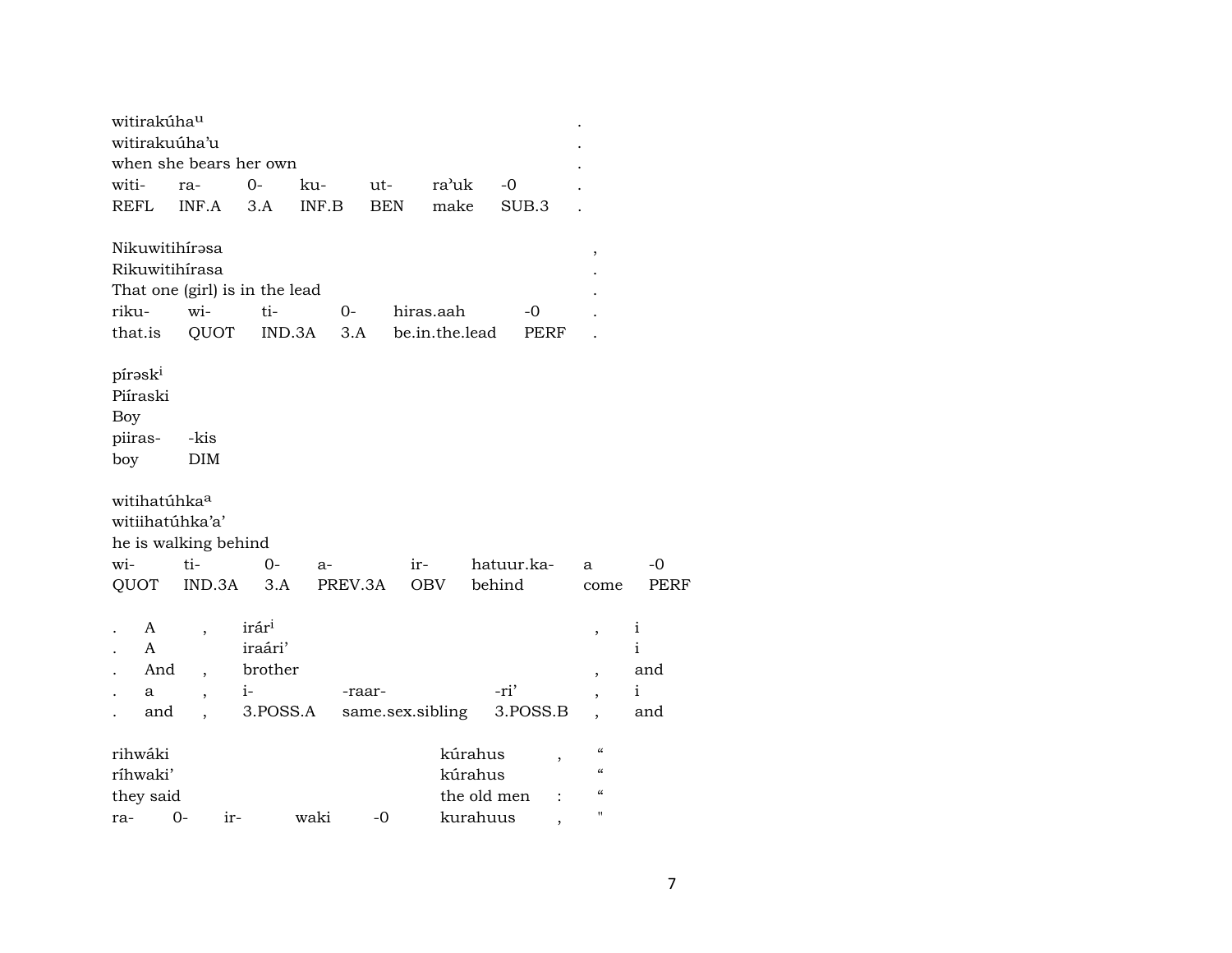ABS 3.A PL.3A say.PL PERF old.man , " Tirawárik<sup>i</sup> Tirawaáriki These tii- ra- 0- wa- arik -i this ABS 3.A DIST be.standing SUB.2 nikuwitirákit<sup>a</sup> rikuwitiraákita they are the ones who are the cause riku- wi- ti- 0- raa.kita -0 that.is QUOT IND.3A 3.A be.the.way.on.top PERF tirašíhwari tiracíhwari our being here tii- ra- aciir- warii -hus here ABS IN.DU.A be.going.about.IMPF IMPF.SUB pi<sup>rau</sup> piíra'u' children piira -u" child NOM tiwitirašitkarúku . tiwitiracitkarúku . when we bear our own . tii- witi- ra- aciir- ut- ka.ra"uk -hus . when REFL ABS IN.DU.A BEN make.PL.P IMPF.SUB .

Hiruirikuhúta

Hiru irikúhuuta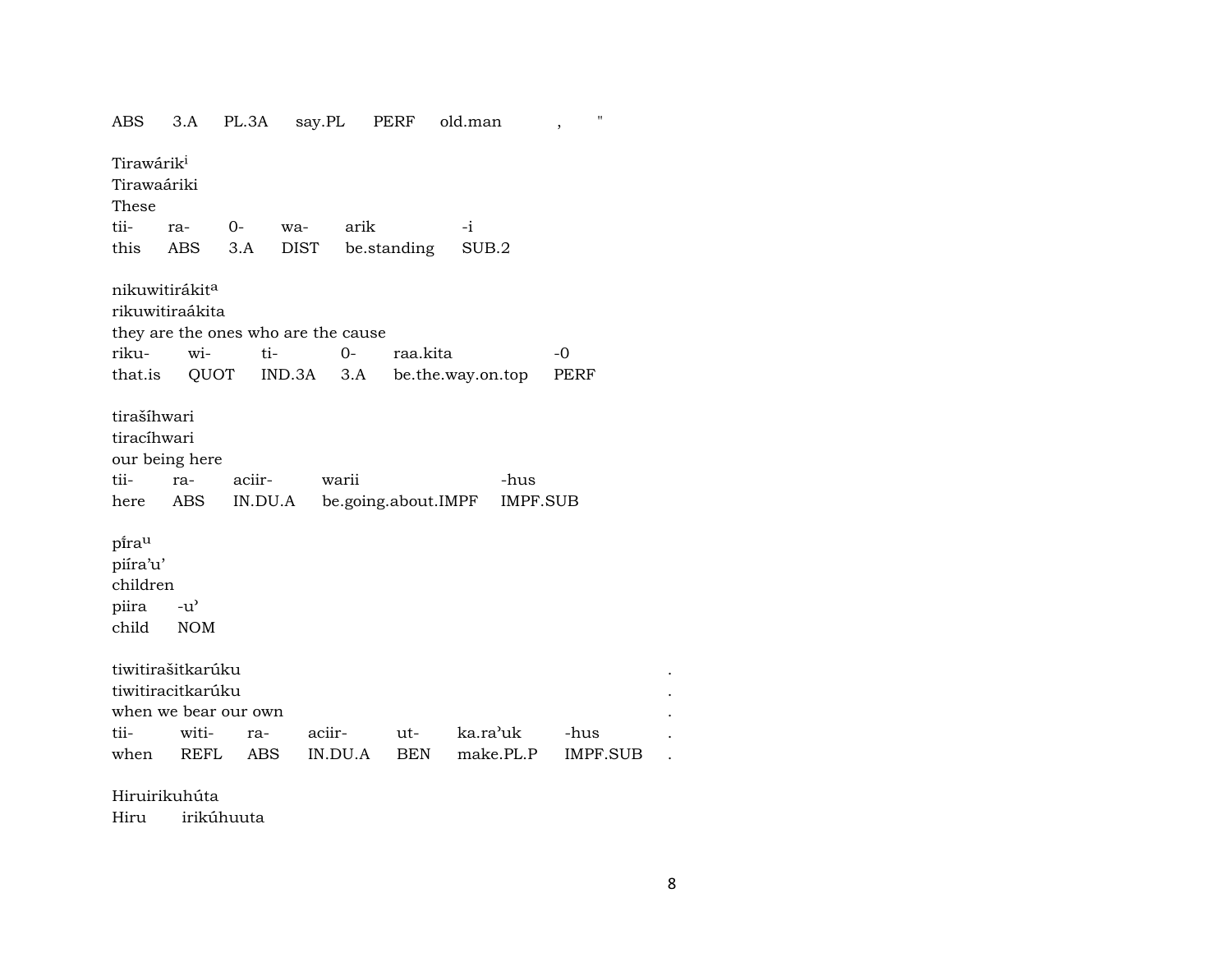| Then                     | that is what He did       |                                        |               |                  |                    |                  |                                |           |
|--------------------------|---------------------------|----------------------------------------|---------------|------------------|--------------------|------------------|--------------------------------|-----------|
| hiruu                    | irii-                     | kuur-                                  | ra-           | $0-$             | ut-                | aar              | $-0$                           |           |
| then                     | what                      | <b>DUB</b>                             | <b>ABS</b>    | 3.A              | <b>PREV</b>        | do               | PERF                           |           |
|                          |                           |                                        |               |                  |                    |                  |                                |           |
| tiráwahat                |                           |                                        |               |                  |                    |                  | hirahírit <sup>n</sup>         |           |
| Tiráwaahat               |                           |                                        |               |                  |                    |                  | hi                             | raáhiirit |
| the Heavens              |                           |                                        |               |                  |                    |                  | and                            | finally   |
| tii-                     | $0-$<br>ra-               |                                        | ahak<br>waa-  |                  |                    | $-0$             | hi                             | raahiirit |
| this                     | ABS                       | 3.A                                    | <b>DIST</b>   | extend.in.a.line |                    | SUB.4            | and                            | finally   |
|                          |                           |                                        |               |                  |                    |                  |                                |           |
| hitírasahət <sup>n</sup> |                           |                                        |               |                  | ,                  |                  |                                |           |
| hi                       | tírasahat                 |                                        |               |                  |                    |                  |                                |           |
| and                      | he grows up               |                                        |               |                  |                    |                  |                                |           |
| hi                       | ti-                       | $0 -$                                  | rasahat       | $-0$             |                    |                  |                                |           |
| and                      | IND.3A                    | 3.A                                    | grow.up       | PERF             |                    |                  |                                |           |
|                          |                           |                                        |               |                  |                    |                  |                                |           |
|                          | hištutáhwišk <sup>a</sup> |                                        |               |                  |                    |                  |                                |           |
| Hi                       | ctu                       |                                        | taahwicka'    |                  |                    |                  |                                |           |
| And                      | really                    |                                        | He wanted it  |                  |                    |                  |                                |           |
| hi                       | ctuu                      | ti-                                    | $0-$          | ar-              | wicka              | -0               |                                |           |
| and                      | certainly                 |                                        | IND.3A<br>3.A | EV               | think              | PERF             |                                |           |
|                          |                           |                                        |               |                  |                    |                  |                                |           |
| atíəs                    |                           |                                        | kíraisa       |                  |                    |                  |                                |           |
| Atí'as                   |                           | $\epsilon\epsilon$                     | Kíra ísaa     |                  |                    |                  |                                |           |
| our Father:              |                           | $\boldsymbol{\zeta}\boldsymbol{\zeta}$ | Let her be    |                  |                    |                  |                                |           |
| ati-                     | as                        | "                                      | kira          | $i-$             |                    | $S-$             | aah                            | $-0$      |
| 1.POSS                   | father                    | Η                                      | perhaps       |                  | CONT.1/2A          | 2.A              | be                             | PERF      |
|                          |                           |                                        |               |                  |                    |                  |                                |           |
| šústit <sup>n</sup>      |                           | a                                      | kúrahus       |                  |                    | náw <sup>a</sup> | ha                             | Ţ         |
| cústit                   |                           | a                                      | kúrahus       |                  | 11                 | Ráwa             | ha                             |           |
|                          | an old woman,             | or                                     | an old man    |                  | $\pmb{\mathsf{H}}$ | <b>Now</b>       | see                            | Ţ         |
| custit                   |                           | a                                      | kurahuus      |                  | $\pmb{\mathsf{H}}$ | rawa             | ha<br>$\overline{\phantom{a}}$ |           |
| old.woman                |                           | or                                     | old.man       |                  | $\pmb{\mathsf{H}}$ | now              | ha                             |           |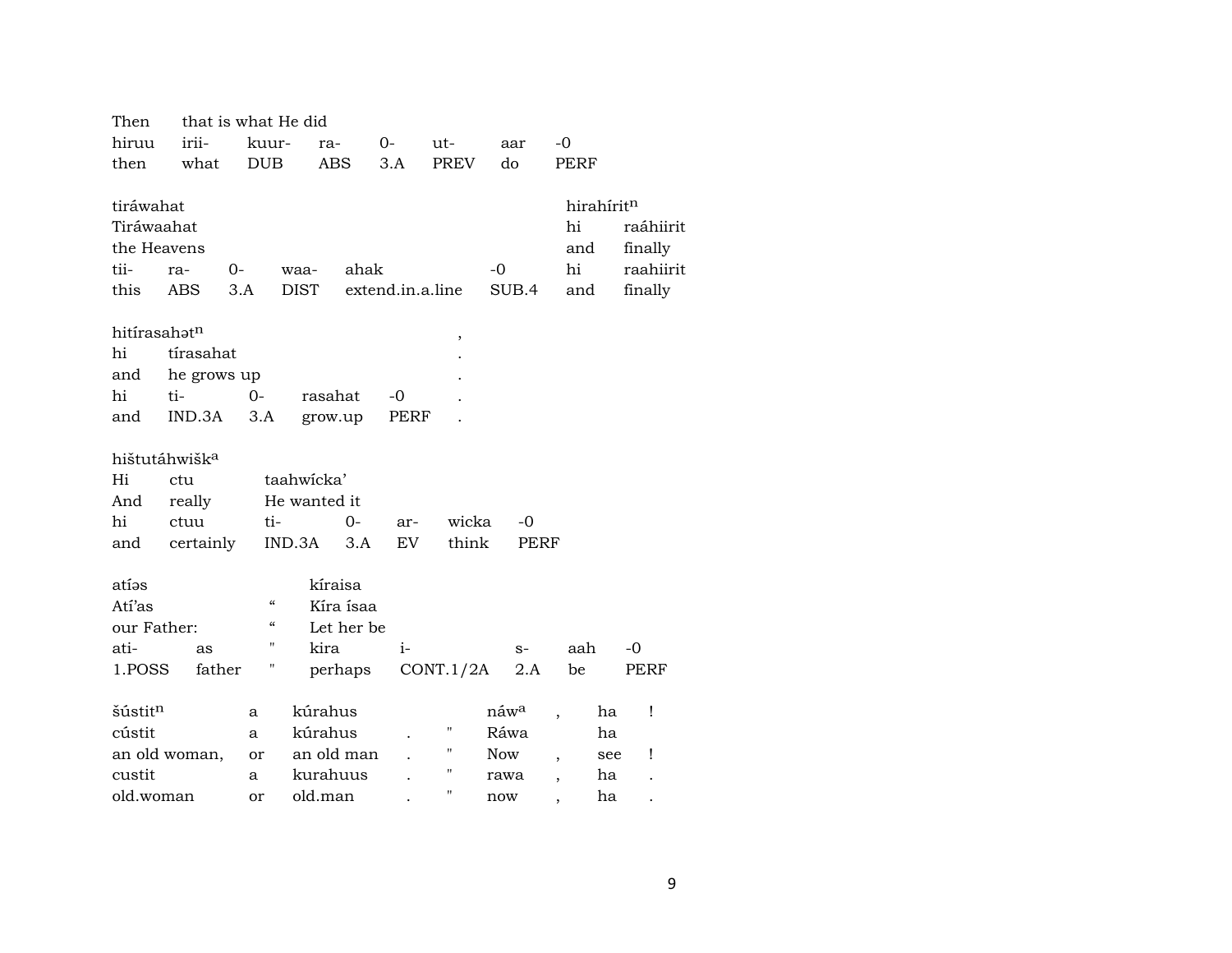| Nisiráit <sup>a</sup><br>riisiraá'iita                    |      |                                                |                               |             |          |                      |                                |            |
|-----------------------------------------------------------|------|------------------------------------------------|-------------------------------|-------------|----------|----------------------|--------------------------------|------------|
| you know:                                                 |      |                                                |                               |             |          |                      |                                |            |
| rii-                                                      | $S-$ | ir-                                            |                               |             | raa.iita | $-0$                 |                                |            |
| ASSR                                                      | 2.A  |                                                | PREV.1/2A                     | know        |          | PERF                 |                                |            |
| harirátawi                                                |      |                                                |                               |             |          |                      |                                | kúrahus    |
| haariraátawi'                                             |      |                                                |                               |             |          |                      |                                | kúrahus    |
|                                                           |      |                                                | here it is the way among them |             |          |                      |                                | an old man |
| haa-                                                      | ri-  |                                                | $0-$                          | raa-        | tawi     |                      | $-0$                           | kurahuus   |
|                                                           |      | here CONT.3A                                   | 3.A                           | way         |          | be.among             | PERF                           | old.man    |
| sirákuk <sup>u</sup>                                      |      |                                                |                               |             |          | a                    |                                |            |
| síraaku                                                   |      |                                                |                               |             |          | a                    |                                |            |
| their (du) being                                          |      |                                                |                               |             |          | and                  |                                |            |
| si-                                                       | ra-  | $0-$                                           | kus                           |             | -0       | a                    |                                |            |
| DU ABS                                                    |      |                                                | 3.A be.sitting SUB.4          |             |          | and                  |                                |            |
| šustíkahik <sup>u</sup><br>custíkaahiiku'<br>custit       |      | a really old woman<br>kaahik<br>old.woman aged | $-u^{\prime}$<br>NOM          |             |          |                      |                                |            |
| Nikuwitiruhú <sup>u</sup><br>Rikuwitiruuhú'u<br>riku- wi- |      | That is the intention                          | ti-<br>that.is QUOT IND.3A    | $O-$<br>3.A |          | ruuhur<br>be.the.way | $\overline{\phantom{a}}$<br>EX |            |
| tírawarik <sup>i</sup><br>tírawaariki<br>these            |      |                                                |                               |             |          |                      |                                |            |
| tii-                                                      | ra-  | 0-                                             | wa-                           | arik        |          | -i                   |                                |            |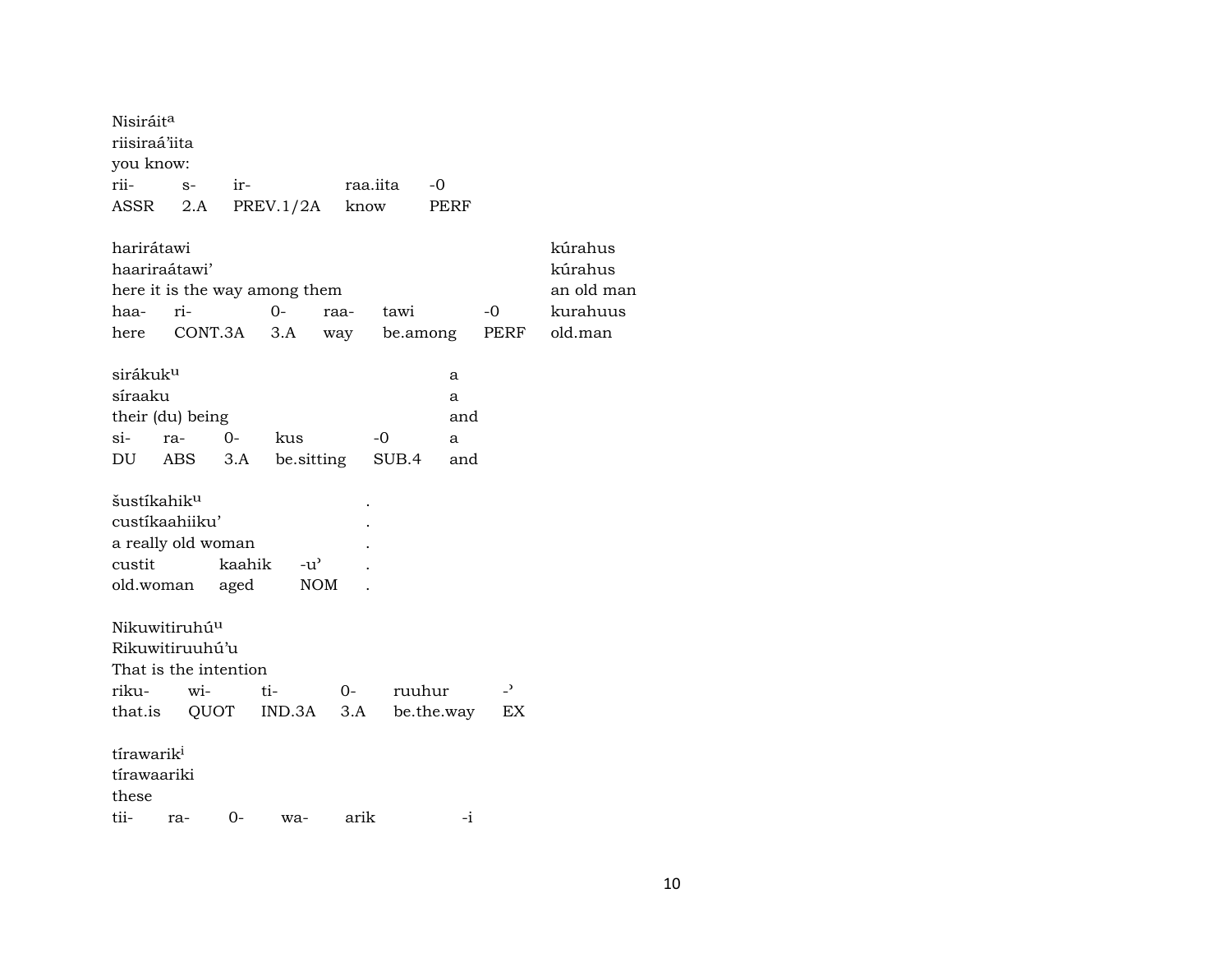## this ABS 3.A DIST be.standing SUB.2

| tirahápakihu<br>tirahápakihu<br>tii-<br>this | ra-<br><b>ABS</b>                       | these that we call                                            | $t-$<br>1.A | rak-              | $1/2$ .PL | waki.a<br>say.PL.IMPF | -hus<br>IMPF.SUB |      | šakáª              | Cakaá'a<br>Pleiades<br>cakaa'a<br>Pleiades |  |
|----------------------------------------------|-----------------------------------------|---------------------------------------------------------------|-------------|-------------------|-----------|-----------------------|------------------|------|--------------------|--------------------------------------------|--|
|                                              |                                         |                                                               |             |                   |           |                       |                  |      |                    |                                            |  |
|                                              | Náwa                                    | $\overline{\phantom{a}}$                                      |             | irár <sup>i</sup> |           |                       |                  |      |                    | $\, ,$                                     |  |
| $\pmb{\mathsf{H}}$                           | Ráwa                                    |                                                               |             | iraári'           |           |                       |                  |      |                    |                                            |  |
| $\pmb{\mathsf{H}}$                           | <b>Now</b>                              | ,                                                             |             | brother           |           |                       |                  |      |                    | ,                                          |  |
| 11                                           | rawa                                    | $\overline{\phantom{a}}$                                      |             | $i-$              |           | -raar-                | -ri'             |      |                    | ,                                          |  |
| "                                            | now                                     | $\overline{\phantom{a}}$                                      |             | 3.POSS.A          |           | same.sex.sibling      | 3.POSS.B         |      |                    |                                            |  |
|                                              |                                         | nikutihwakiáhu<br>rikutihwakí'aahu'<br>that is what they said |             |                   |           |                       |                  |      | kúrahus<br>kúrahus | the old men                                |  |
| riku-                                        |                                         | ti-                                                           |             | $O -$             | ir-       | waki.a                | -:hus            |      |                    | kurahuus                                   |  |
| that.is                                      |                                         | IND.3A                                                        |             | 3.A               | PL.3A     | say.PL.IMPF           | <b>IMPF</b>      |      | old.man            |                                            |  |
| $\overline{\phantom{a}}$                     | $\pmb{\zeta}\pmb{\zeta}$<br>4<br>"<br>" | hi<br>Hi<br>And<br>hi<br>and                                  |             |                   |           |                       |                  |      |                    |                                            |  |
| takiraráit <sup>a</sup>                      |                                         |                                                               |             |                   |           |                       |                  |      |                    |                                            |  |
| takiiraraá'iita                              |                                         |                                                               |             |                   |           |                       |                  |      |                    |                                            |  |
|                                              |                                         | whoever knows                                                 |             |                   |           |                       |                  |      |                    | ,                                          |  |
| taku                                         |                                         | $ii -$                                                        |             | ra-               | 0-        | $a-$                  | raa.iita         | -0   |                    | ,                                          |  |
| someone                                      |                                         | that                                                          |             | <b>ABS</b>        | 3.A       | PREV.3A               | know             | PERF |                    | $\overline{\phantom{a}}$                   |  |
|                                              |                                         |                                                               |             |                   |           |                       |                  |      |                    |                                            |  |

škarairikuharáit<sup>a</sup>

ckára iriikuuharaá'iita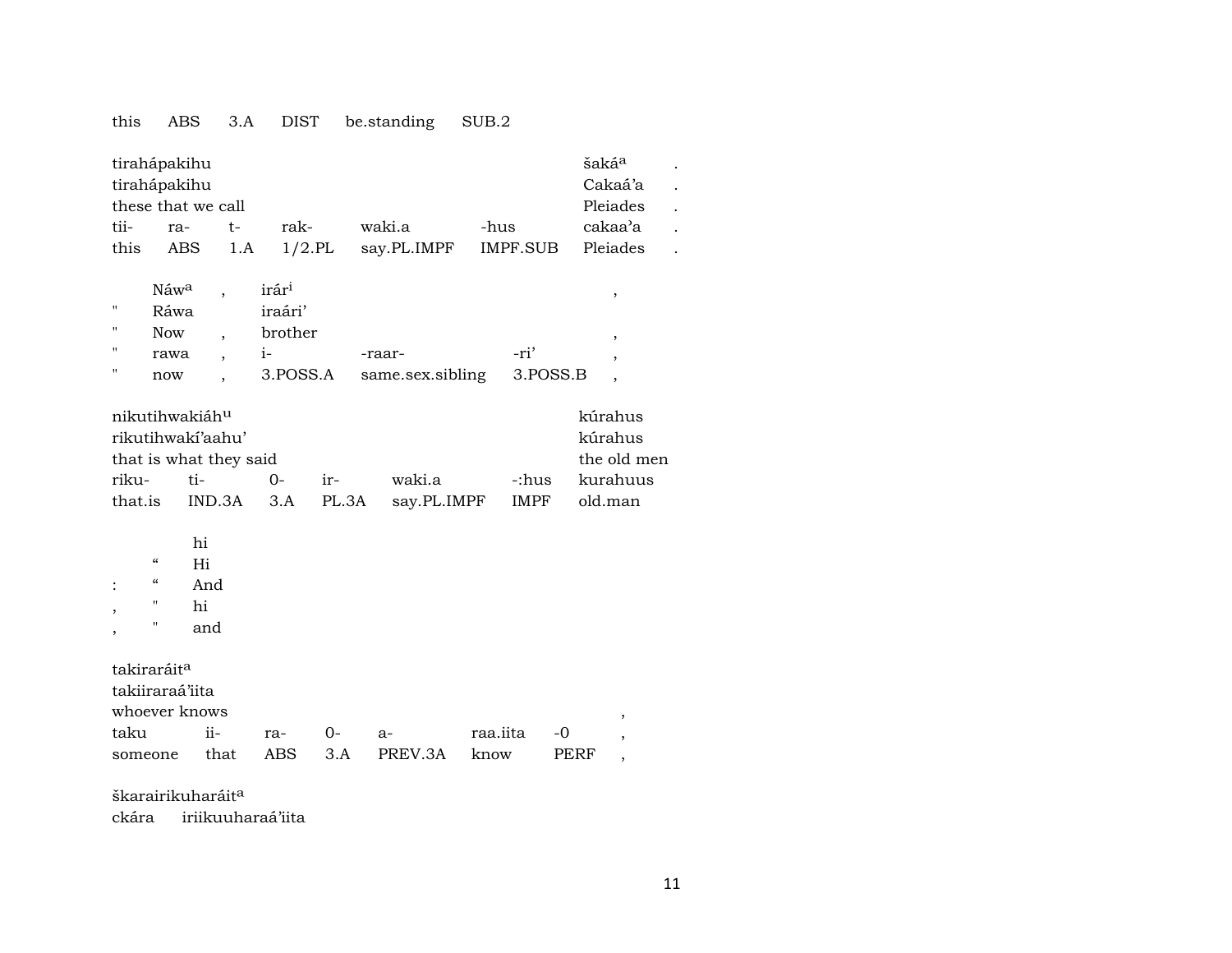| alone                         |       |                            | the one who knows |            |                  |                     |       |                 |         |              |       |
|-------------------------------|-------|----------------------------|-------------------|------------|------------------|---------------------|-------|-----------------|---------|--------------|-------|
| ckara                         | irii- | kuur-                      | ra-               |            | $0-$             | a-                  |       | raa.iita        |         | $-0$         |       |
| alone                         | who   | <b>DUB</b>                 | ABS               |            | 3.A              | PREV.3A             |       | know            |         | PERF         |       |
|                               |       |                            |                   |            |                  |                     |       |                 |         |              |       |
| iriahiruharíka <sup>a</sup> , |       |                            |                   |            |                  |                     |       |                 |         |              |       |
|                               |       | irii'ahiruuhaarikaa'a      |                   |            |                  |                     |       |                 |         |              |       |
|                               |       | the one who told him       |                   |            |                  |                     |       |                 |         |              |       |
| irii-                         | ar-   | ra-                        | 0-                | $a-$       |                  | ir-                 | ut-   |                 |         | raa.ri.kaa.a | -0    |
| who                           | EV    | ABS                        | 3.A               | PREV.3A    |                  | <b>OBV</b>          | PREV  |                 | tell.to |              | SUB.4 |
| ruahirírau                    |       |                            |                   |            |                  |                     |       |                 |         |              |       |
| ruu'ahiriíra'u                |       |                            |                   |            |                  |                     |       |                 |         |              |       |
|                               |       | when he was given it       |                   |            |                  |                     |       |                 |         |              |       |
| ruu-                          | ar-   | ra-                        | $O-$              | ir-        |                  | ii.ra'uk            | -0    |                 |         |              |       |
| then                          | EV    | <b>ABS</b>                 | 3.A               | <b>OBV</b> |                  | distribute          |       | SUB.3           |         |              |       |
|                               |       |                            |                   |            |                  |                     |       |                 |         |              |       |
| tiráwahat                     |       |                            |                   |            |                  |                     |       |                 |         |              |       |
| Tiráwaahat                    |       |                            |                   |            |                  |                     |       |                 |         |              |       |
| the Heavens                   |       |                            |                   |            |                  |                     |       |                 |         |              |       |
| tii-                          | ra-   | $O -$                      | waa-              | ahak       |                  |                     | -0    |                 |         |              |       |
| this                          | ABS   | 3.A                        | <b>DIST</b>       |            | extend.in.a.line |                     |       | SUB.4           |         |              |       |
|                               |       |                            |                   |            |                  |                     |       |                 |         |              |       |
| tirašíhwari                   |       |                            |                   |            |                  |                     |       |                 |         | $\, ,$       |       |
| tiracíhwari                   |       |                            |                   |            |                  |                     |       |                 |         |              |       |
| our living here               |       |                            |                   |            |                  |                     |       |                 |         |              |       |
| tii-                          | ra-   | aciir-                     |                   | warii      |                  |                     |       | -hus            |         |              |       |
| here                          | ABS   | IN.DU.A                    |                   |            |                  | be.going.about.IMPF |       | <b>IMPF.SUB</b> |         |              |       |
|                               |       |                            |                   |            |                  |                     |       |                 |         |              |       |
| nikuwitaraitúsit <sup>a</sup> |       |                            |                   |            |                  |                     |       |                 |         |              |       |
| Rikuwitaraa'iitúsiita         |       |                            |                   |            |                  |                     |       |                 |         |              |       |
|                               |       | That is the story he knows |                   |            |                  |                     |       |                 |         |              |       |
| riku-                         | wi-   | ti-                        |                   | 0-         | $a-$             |                     |       | raa.iit.us-     |         | iita         | -0    |
| that.is                       | QUOT  |                            | IND.3A            | 3.A        |                  | PREV.3A             | story |                 |         | know         | PERF  |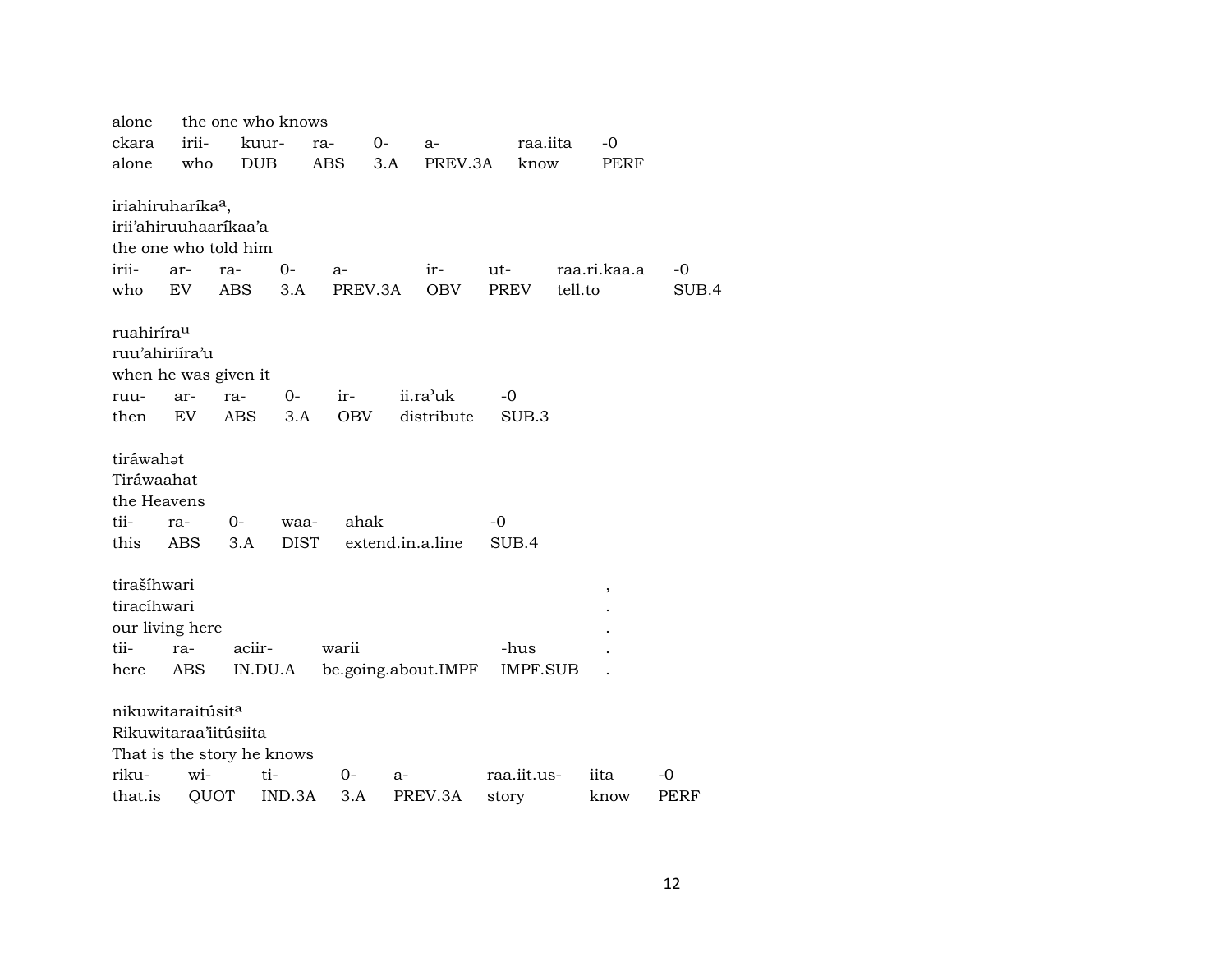| $ii-$                                                             | irikúahu<br>Irikú'ahu'<br>that                 | He was the one<br>riku-<br>that.is                                                                       | ar-<br>EV                                       | ra-<br><b>ABS</b>   | 0-<br>3.A                  | uu<br>be       | $-0$<br><b>PERF</b>   |                                                                 |                    |                         |
|-------------------------------------------------------------------|------------------------------------------------|----------------------------------------------------------------------------------------------------------|-------------------------------------------------|---------------------|----------------------------|----------------|-----------------------|-----------------------------------------------------------------|--------------------|-------------------------|
| tii-<br>when                                                      | ra-<br><b>ABS</b>                              | tirašakuharikawahu<br>tiracakuuhaaríkaawahu<br>when he told us different things<br>$O -$<br>3.A          | $a-$<br>PREV.3A                                 |                     | aca-<br>IN.DU.P            | ku-<br>1.P     | ut-<br><b>PREV</b>    | raar.ri.kaa.a<br>tell.to                                        | -wa<br><b>DIST</b> | -hus<br><b>IMPF.SUB</b> |
| Η<br>$\pmb{\mathsf{H}}$<br>11                                     | Náw <sup>a</sup><br>Ráwa<br>Now<br>rawa<br>now | $\overline{\phantom{a}}$<br>$\overline{\phantom{a}}$<br>$\overline{\phantom{a}}$<br>$\ddot{\phantom{0}}$ | irár <sup>i</sup><br>iraári'<br>brother<br>$i-$ | 3.POSS.A            | -raar-<br>same.sex.sibling |                | -ri'                  | $\,$<br>$\overline{\phantom{a}}$<br>$\,$<br>3.POSS.B<br>$\cdot$ |                    |                         |
| nikuwitúatn<br>rikuwituú'ut<br>it is that way<br>riku-<br>that.is | wi-                                            | ti-<br>QUOT                                                                                              | IND.3A                                          | $0-$<br>3.A         | ut-<br><b>PREV</b>         | $\Omega$<br>be | $\overline{a}$<br>EX  |                                                                 |                    |                         |
| tii-<br>when                                                      | ra-<br><b>ABS</b>                              | tirəskurutkawawúku<br>tiraskuuratkawaawúku<br>when you listen to me<br>$S-$<br>2.A                       | ku-<br>1.P                                      | uur-<br><b>PREV</b> | atka'uk<br>listen          |                | -waawa<br><b>DIST</b> | -hus<br><b>IMPF.SUB</b>                                         |                    |                         |

. . .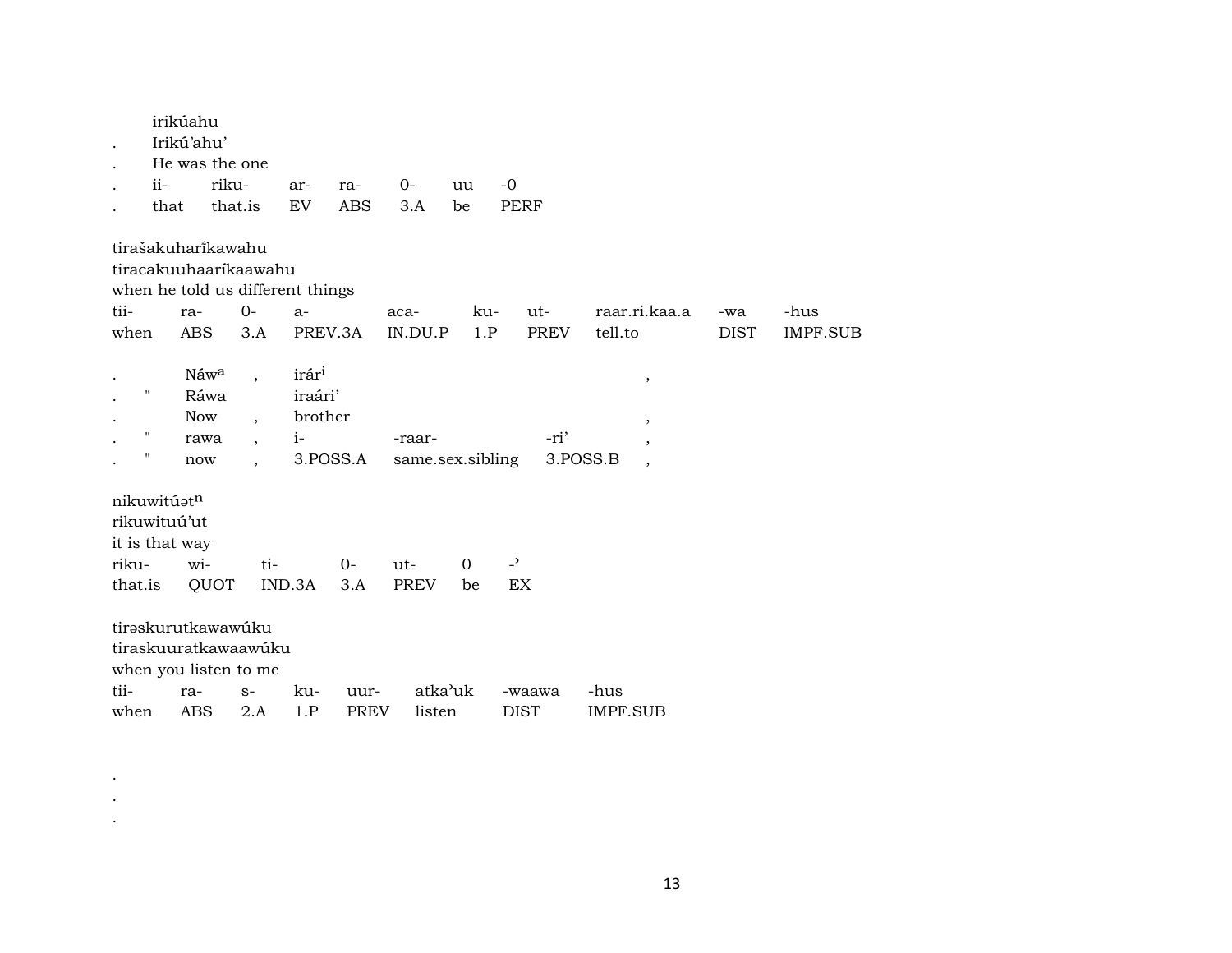| kakuatiraítusta <sup>a</sup><br>Kaaku'aatiraa'iitusta'a<br>I did not have the story (ie make it up)<br>kaaku-<br>NEG.POSS | aa-<br>SUBJ.1/2A                                | $t-$<br>1.A         | $ir-$<br>POSS.1/2A                                                          |        | raa.iit.us-<br>story |             | $\Omega$<br>raa-<br>way<br>be | $\overline{a}$<br>EX |                     |
|---------------------------------------------------------------------------------------------------------------------------|-------------------------------------------------|---------------------|-----------------------------------------------------------------------------|--------|----------------------|-------------|-------------------------------|----------------------|---------------------|
| tatará <sup>u</sup> h <sup>u</sup><br>tataraá'uuhu'<br>ta-                                                                | I am giving it to you<br>$t-$<br>$IND.1/2A$ 1.A | $a-$<br>raa-<br>2.P | uh<br>give<br>way                                                           |        | -:hus<br>IMPF        |             |                               |                      |                     |
| tatpákahu<br>Tatpákaahu'<br>I am saying<br>ta-<br>IND.1/2A                                                                | $t-$<br>waka<br>1.A say.IMPF                    |                     | $^\mathrm{,}$<br>$\, ,$<br>-:hus<br><b>IMPF</b><br>$\overline{\phantom{a}}$ |        |                      |             |                               |                      |                     |
| irár <sup>i</sup><br>iraári'<br>brother<br>i-<br>3.POSS.A                                                                 | -raar-<br>same.sex.sibling                      |                     | -ri'<br>3.POSS.B                                                            | ,<br>, |                      |             |                               |                      |                     |
| witikuraítastaruráhaš<br>witikuuraa'iitustaarurahac<br>I am losing my stories now<br>$t_{1}$ -<br>wi-<br>QUOT             | $O-$<br>IND.3A<br>3.A                           | ku-<br>1.P          | uur-<br>POSS.P                                                              | story  | raa.iit.us-          | raar-<br>PL | hurahac<br>disappear          |                      | $-0$<br><b>PERF</b> |
| ki̇̃tu                                                                                                                    | $\bf{I}$                                        | $\, ,$              |                                                                             |        |                      |             |                               |                      |                     |

kítuu'u' . I

.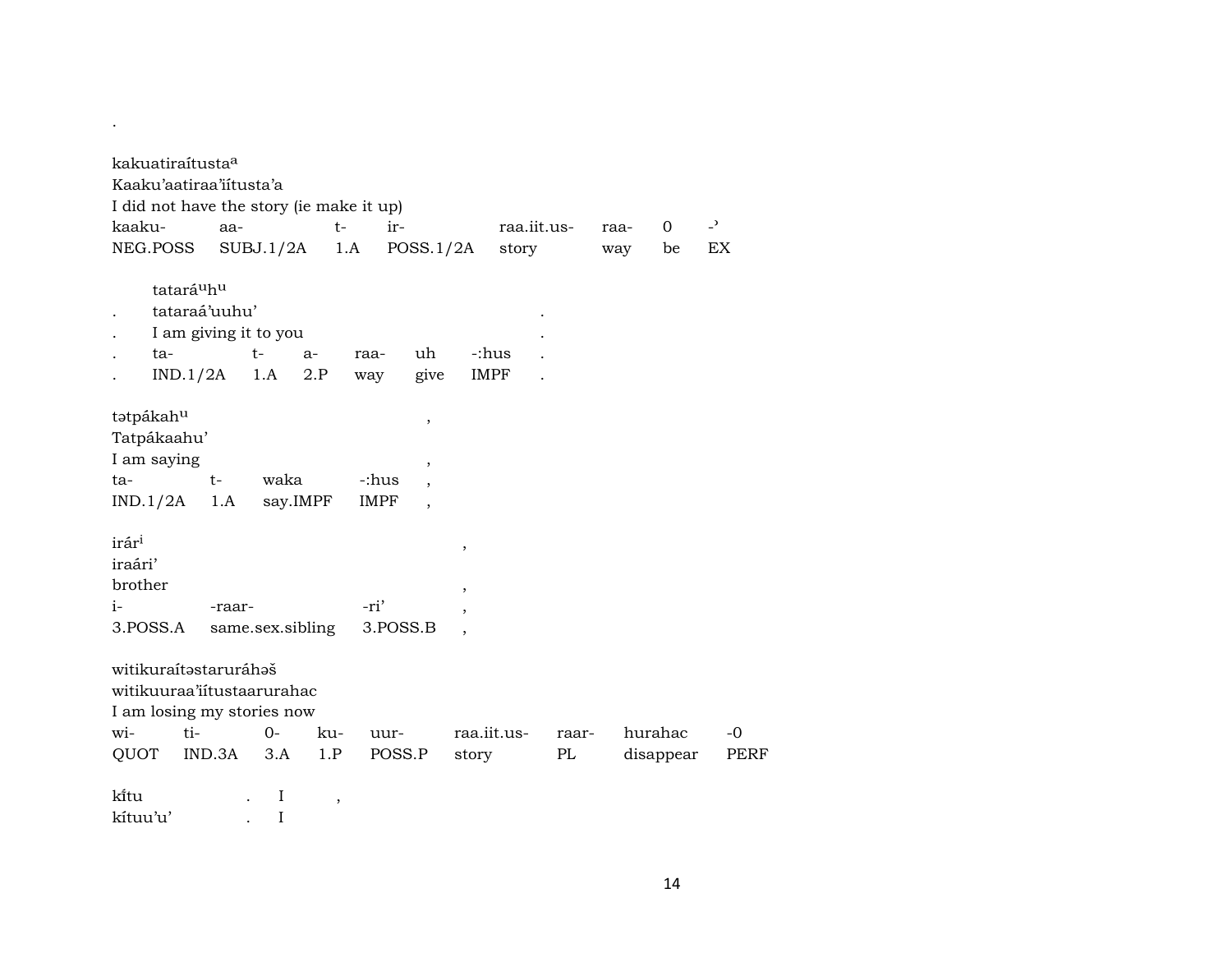| all<br>kituu<br>all                                                                                                             | $-u'$<br>$\rm{NOM}$<br>$\ddot{\phantom{a}}$                                                | And<br>$\overline{\phantom{a}}$<br>$\mathbf{i}$<br>$\overline{\phantom{a}}$<br>and<br>$\ddot{\phantom{0}}$ |                                   |                     |                           |                    |             |                         |                          |               |
|---------------------------------------------------------------------------------------------------------------------------------|--------------------------------------------------------------------------------------------|------------------------------------------------------------------------------------------------------------|-----------------------------------|---------------------|---------------------------|--------------------|-------------|-------------------------|--------------------------|---------------|
| irár <sup>i</sup><br>iraári'<br>brother,<br>$i-$<br>3.POSS.A                                                                    | -raar-                                                                                     | same.sex.sibling                                                                                           | -ri'<br>3.POSS.B                  |                     |                           |                    |             |                         |                          |               |
| hirírataritn<br>hi<br>and<br>hi<br>and                                                                                          | ríraataarit<br>there are times<br>ri-<br>CONT.3A                                           | $O -$<br>raa-<br>3.A<br>way                                                                                | ta<br>be.hanging                  | arik<br>be.standing | $-0$<br>PERF              |                    |             |                         |                          |               |
| tii-<br>when                                                                                                                    | tirikuhakaruwáhu<br>tirikuuhaakaaruuwáhu<br>when I recall various things<br>ri-<br>CONT.3A | $a-$<br>PREV.3A                                                                                            | ku-<br>ut-<br>1.P<br><b>PREV</b>  | raa.kaa.a<br>recall | -ruu<br><b>DIST</b>       | -wa<br><b>DIST</b> |             | -hus<br><b>IMPF.SUB</b> |                          |               |
| $\boldsymbol{\mathcal{C}}$<br>$\cdot$<br>$\boldsymbol{\mathcal{C}}$<br>$\epsilon\epsilon$<br>$\mathbf{H}$<br>$\pmb{\mathsf{H}}$ | Tihátaku<br>Tihaátaku<br>Right here<br>tii-<br>haa-<br>here<br>here                        | -taku<br>LOC                                                                                               |                                   |                     |                           |                    |             |                         |                          |               |
| ki'istiiwáta<br>look there                                                                                                      | kistiwátatiráwahatn                                                                        |                                                                                                            |                                   |                     | Tiráwaahat<br>the Heavens |                    |             |                         |                          |               |
| kii-<br><b>HORT</b>                                                                                                             | $i-$<br>CONT.1/2A                                                                          | $S-$<br>2.A                                                                                                | riiwat.aar<br>look.in.a.direction | $-0$<br><b>PERF</b> | tii-<br>this              | ra-<br><b>ABS</b>  | $0-$<br>3.A | waa-<br><b>DIST</b>     | ahak<br>extend.in.a.line | $-0$<br>SUB.4 |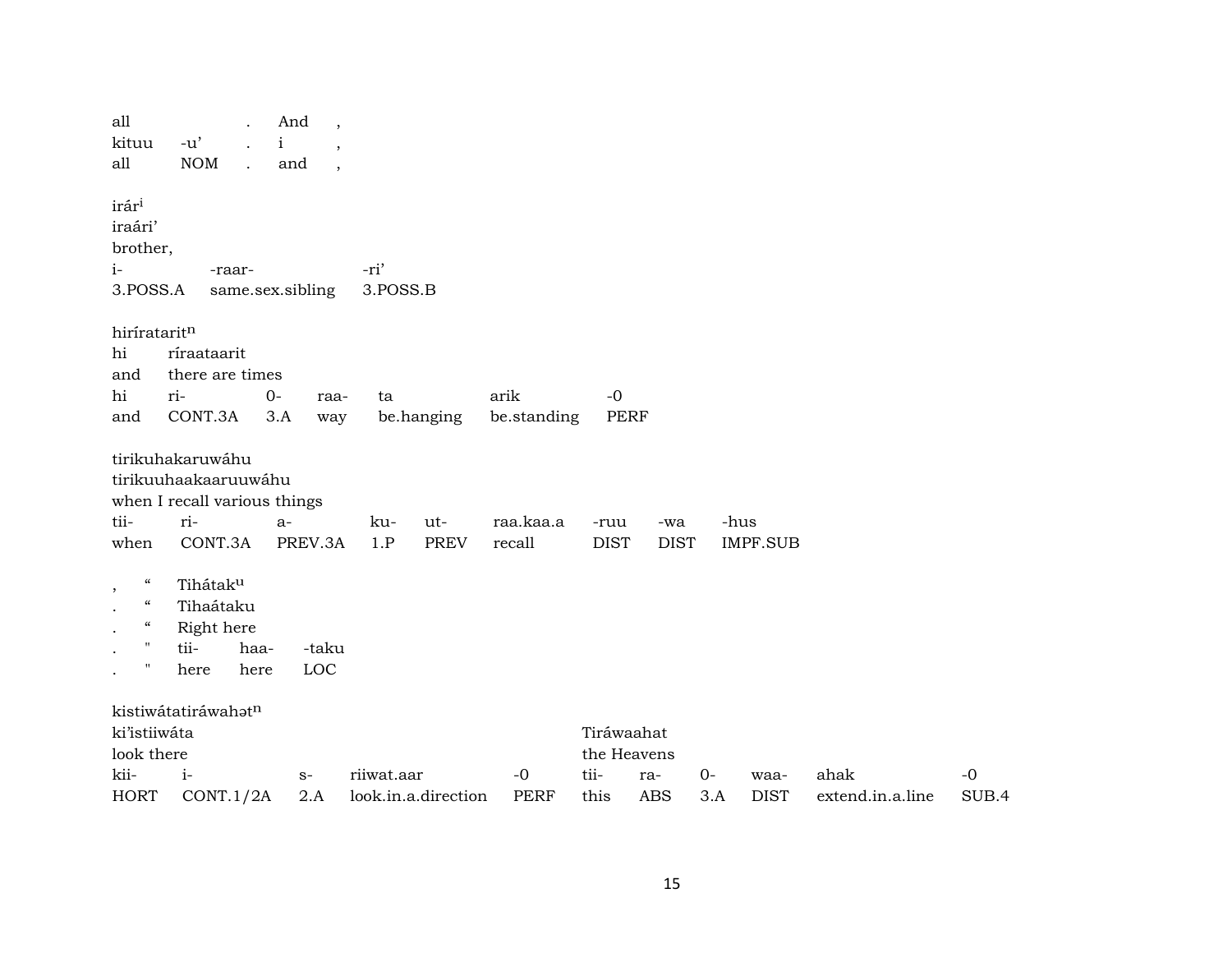|                                | tihatuatn                                                             |                                                                |                  |                     |                          |                     |                                |                                      | Náwa         |       |
|--------------------------------|-----------------------------------------------------------------------|----------------------------------------------------------------|------------------|---------------------|--------------------------|---------------------|--------------------------------|--------------------------------------|--------------|-------|
| $\cdot$                        | Tihátuu'ut                                                            |                                                                |                  |                     |                          |                     |                                | 11                                   | Ráwa         |       |
|                                |                                                                       | This is how it is                                              |                  |                     |                          |                     |                                | П                                    | <b>Now</b>   |       |
|                                | tii-                                                                  | haa-                                                           | ti-              | $O -$               | ut-                      | $\mathbf{O}$        | $\overline{a}$                 | н                                    | rawa         |       |
| $\cdot$                        | this                                                                  | here                                                           | IND.3A           | 3.A                 | PREV                     | be                  | EX                             | Ħ                                    | now          |       |
| $\, ,$<br>$\cdot$              | irári<br>iraári'<br>brother                                           |                                                                |                  |                     |                          | ,<br>$\overline{ }$ |                                | náw <sup>a</sup><br>,<br>ráwa<br>now |              |       |
| $\overline{\phantom{a}}$       | $i-$                                                                  |                                                                | -raar-           |                     | -ri'                     |                     |                                | rawa                                 |              |       |
| $\cdot$                        | 3.POSS.A                                                              |                                                                | same.sex.sibling |                     | 3.POSS.B                 |                     |                                | now                                  |              |       |
| it is thus<br>riku-<br>that.is | rikuwitúatn<br>rikuwituú'ut<br>wi-<br>tihawiratariraiwat <sup>i</sup> | QUOT<br>tihaawiratariiraa'iiwaáti<br>this that I have told you | ti-<br>IND.3A    | $0-$<br>3.A         | $ut-$<br>PREV            | 0<br>be             | $\overline{\phantom{0}}$<br>EX |                                      |              |       |
| tii-                           | haa-                                                                  | wii-                                                           | ra-              | $t-$                | a-                       | ri-                 |                                | uur-                                 | raa.iiwaat   | $-i$  |
| this                           | here                                                                  | $\operatorname{now}$                                           | <b>ABS</b>       | 1.A                 | 2.P                      | PHYS.POSS           |                                | PREV                                 | tell.a.story | SUB.2 |
| $\, ,$                         | tiráwahatn<br>Tiráwaahat<br>the Heavens<br>tii-<br>this               | ra-<br>ABS                                                     | 0-<br>3.A        | waa-<br><b>DIST</b> | ahak<br>extend.in.a.line |                     | $-0$<br>SUB.4                  |                                      |              |       |
|                                | iriahutár <sup>a</sup>                                                |                                                                |                  |                     |                          |                     |                                |                                      |              |       |
|                                | irii'ahuutaára                                                        |                                                                |                  |                     |                          |                     |                                |                                      |              |       |
|                                | what He did                                                           |                                                                |                  |                     |                          |                     |                                |                                      |              |       |
| irii-                          | ar-                                                                   | ra-                                                            | $0-$             | ut-                 | aar                      | -a                  |                                |                                      |              |       |
|                                |                                                                       |                                                                |                  |                     |                          |                     |                                |                                      |              |       |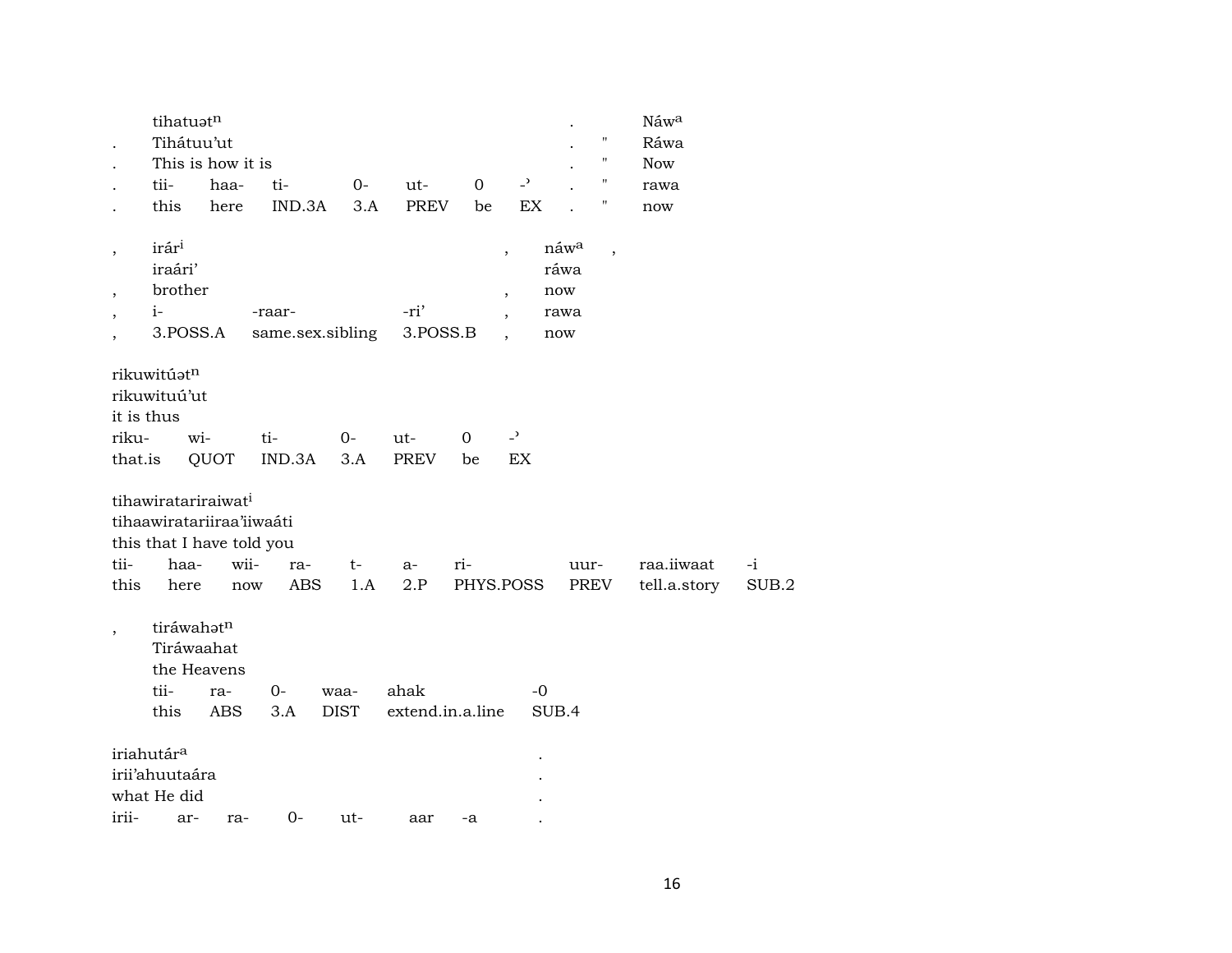| what               | EV.        | <b>ABS</b>                | 3.A                    | PREV | do               |             | SUB.1 |              |                          |     |                |
|--------------------|------------|---------------------------|------------------------|------|------------------|-------------|-------|--------------|--------------------------|-----|----------------|
| Hiruwituháa        |            |                           |                        |      |                  |             |       |              |                          |     |                |
| Hiru               |            | wituuhá'a                 |                        |      |                  |             |       |              |                          |     |                |
| There              |            | He is the cause           |                        |      |                  |             |       |              |                          |     |                |
| hiruu              | wi-        | ti-                       |                        | $0-$ | ut-              | raar        |       |              | $\overline{\phantom{0}}$ |     |                |
| there              |            | QUOT                      | IND.3A                 | 3.A  | PREV             |             |       | be.the.cause | EX                       |     |                |
| atías              |            |                           | tirakítak <sup>u</sup> |      |                  |             |       |              |                          |     |                |
| Atí'as             |            |                           | tirakítaku             |      |                  |             |       |              |                          |     |                |
| our Father         |            |                           | this one above         |      |                  |             |       |              |                          |     |                |
| ati-               | as         |                           | tii-                   | ra-  | $0-$             | kita-       |       | kus          |                          | -0  |                |
| 1.POSS             |            | father                    | this                   | ABS  | 3.A              | on.top      |       | be.sitting   |                          |     | SUB.4          |
| tirasuhawiríku     |            |                           |                        |      |                  |             |       |              |                          |     |                |
| tirasuuhaawiíriku  |            |                           |                        |      |                  |             |       |              |                          |     |                |
|                    |            | these things that you see |                        |      |                  |             |       |              |                          |     |                |
| tii-               | ra-        | $S-$                      | ut-                    | raa- | wa-              |             | iirik | -hus         |                          |     |                |
| this               | <b>ABS</b> | 2.A                       | PREV                   | way  |                  | <b>DIST</b> | see   |              | <b>IMPF.SUB</b>          |     |                |
| tirawáhatn,        |            |                           |                        |      |                  |             |       |              |                          |     |                |
| Tiráwaahat         |            |                           |                        |      |                  |             |       |              |                          |     |                |
| Heavens            |            |                           |                        |      |                  |             |       |              |                          |     |                |
| tii-               | ra-        | 0-                        | waa-                   | ahak |                  |             | -0    |              |                          |     |                |
| this               | ABS.       | 3.A                       | <b>DIST</b>            |      | extend.in.a.line |             |       | SUB.4        |                          |     |                |
| tirawawáriki       |            |                           |                        |      |                  |             |       |              |                          | Hi  | $\,$           |
| tirawaawaáriki     |            |                           |                        |      |                  |             |       |              |                          | Hi  |                |
| these various ones |            |                           |                        |      |                  |             |       |              |                          | And | $\overline{ }$ |
| tii-               | ra-        | 0-                        | waawa-                 | arik |                  |             | -i    |              |                          | hi  | $^\mathrm{o}$  |
| this               | ABS        | 3.A                       | <b>DIST</b>            |      | be.standing      |             | SUB.2 |              |                          | and |                |
| irár <sup>i</sup>  |            |                           |                        |      |                  | $\, ,$      |       | hi           |                          |     |                |
| iraári'            |            |                           |                        |      |                  |             |       | hi           |                          |     |                |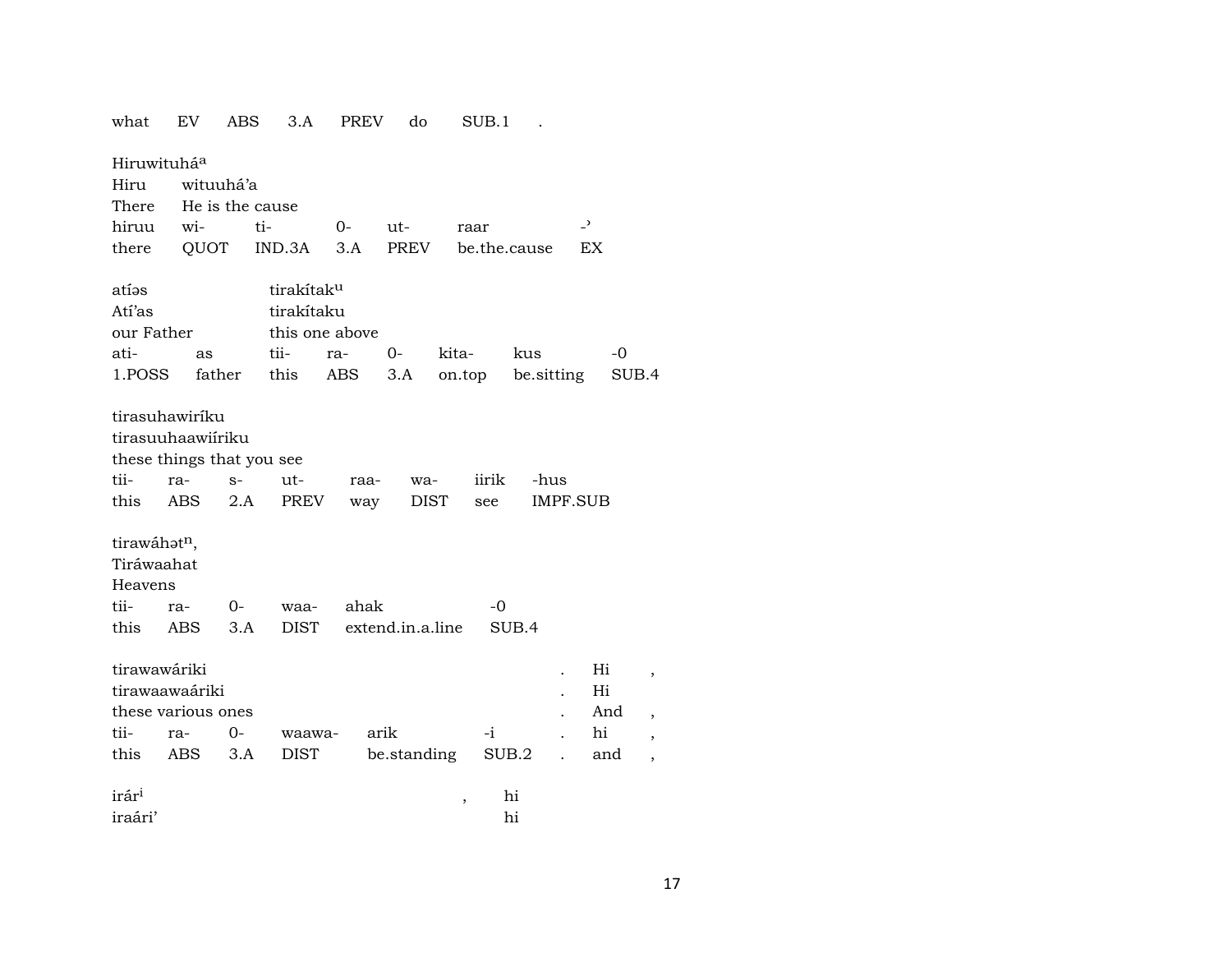| my brother<br>$i-$        |                          | -raar-                 |                  |       | -ri'        |                  | ,                        | and<br>hi |       |  |  |  |
|---------------------------|--------------------------|------------------------|------------------|-------|-------------|------------------|--------------------------|-----------|-------|--|--|--|
|                           |                          |                        |                  |       |             |                  | $\overline{\phantom{a}}$ |           |       |  |  |  |
| 3.POSS.A                  |                          |                        | same.sex.sibling |       | 3.POSS.B    |                  |                          | and       |       |  |  |  |
| rituhawírik <sup>u</sup>  |                          |                        |                  |       |             |                  |                          |           |       |  |  |  |
| rituuhaawiíriku'          |                          |                        |                  |       |             |                  |                          |           |       |  |  |  |
| I see these things        |                          |                        |                  |       |             |                  |                          |           |       |  |  |  |
| rii-                      | $t-$                     | ut-                    | raa-             |       | wa-         | iirik            | -:hus                    |           |       |  |  |  |
| ASSR                      | 1.A                      | <b>PREV</b>            | way              |       | <b>DIST</b> | see              | <b>IMPF</b>              |           |       |  |  |  |
|                           |                          |                        |                  |       |             |                  |                          |           |       |  |  |  |
| nakukuhára <sup>u</sup>   |                          |                        |                  |       |             |                  |                          |           |       |  |  |  |
|                           | rakukuuhaára'u           |                        |                  |       |             |                  |                          |           |       |  |  |  |
|                           |                          | what He did for me     |                  |       |             |                  |                          |           |       |  |  |  |
| ra-                       | $O -$                    | ku-                    | ku-              |       | ut-         | raa-             | ra'uk                    |           | -0    |  |  |  |
| INF.A                     | 3.A                      | 1.P                    | INF.B            |       | <b>BEN</b>  | way              | make                     |           | SUB.3 |  |  |  |
|                           |                          |                        |                  |       |             |                  |                          |           |       |  |  |  |
| atíəs                     | hirutihátak <sup>u</sup> |                        |                  |       |             |                  |                          |           |       |  |  |  |
| Atí'as                    |                          |                        | hiru             |       | tihaátaku   |                  |                          |           |       |  |  |  |
| Our Father                |                          |                        | then             |       | right here  |                  |                          |           |       |  |  |  |
| ati-                      |                          | as                     | hiruu            | tii-  |             | haa-             | -taku                    |           |       |  |  |  |
| 1.POSS                    |                          | father                 | then             | here  |             | here             | LOC                      |           |       |  |  |  |
|                           |                          |                        |                  |       |             |                  |                          |           |       |  |  |  |
| nušuhúrairit <sup>n</sup> |                          |                        |                  |       |             |                  |                          |           |       |  |  |  |
| rucuhuúraa'iirit          |                          |                        |                  |       |             |                  |                          |           |       |  |  |  |
|                           |                          | let Him see the things |                  |       |             |                  |                          |           |       |  |  |  |
| ri-                       |                          | $O -$                  | ut-              | uhur- |             | raa-             | iirik                    | $-0$      |       |  |  |  |
| CONT.3A                   |                          | 3.A                    | <b>PREV</b>      | now   |             | way              | see                      | PERF      |       |  |  |  |
|                           |                          |                        |                  |       |             |                  |                          |           |       |  |  |  |
|                           | tiráwahatn               |                        |                  |       |             |                  |                          |           |       |  |  |  |
| Tiráwaahat                |                          |                        |                  |       |             |                  |                          |           |       |  |  |  |
| the Heavens<br>Ţ          |                          |                        |                  |       |             |                  |                          |           |       |  |  |  |
| tii-                      | ra-                      | 0-                     | waa-             |       | ahak        |                  | -0                       |           |       |  |  |  |
| this                      | ABS                      | 3.A                    | <b>DIST</b>      |       |             | extend.in.a.line |                          | SUB.4     |       |  |  |  |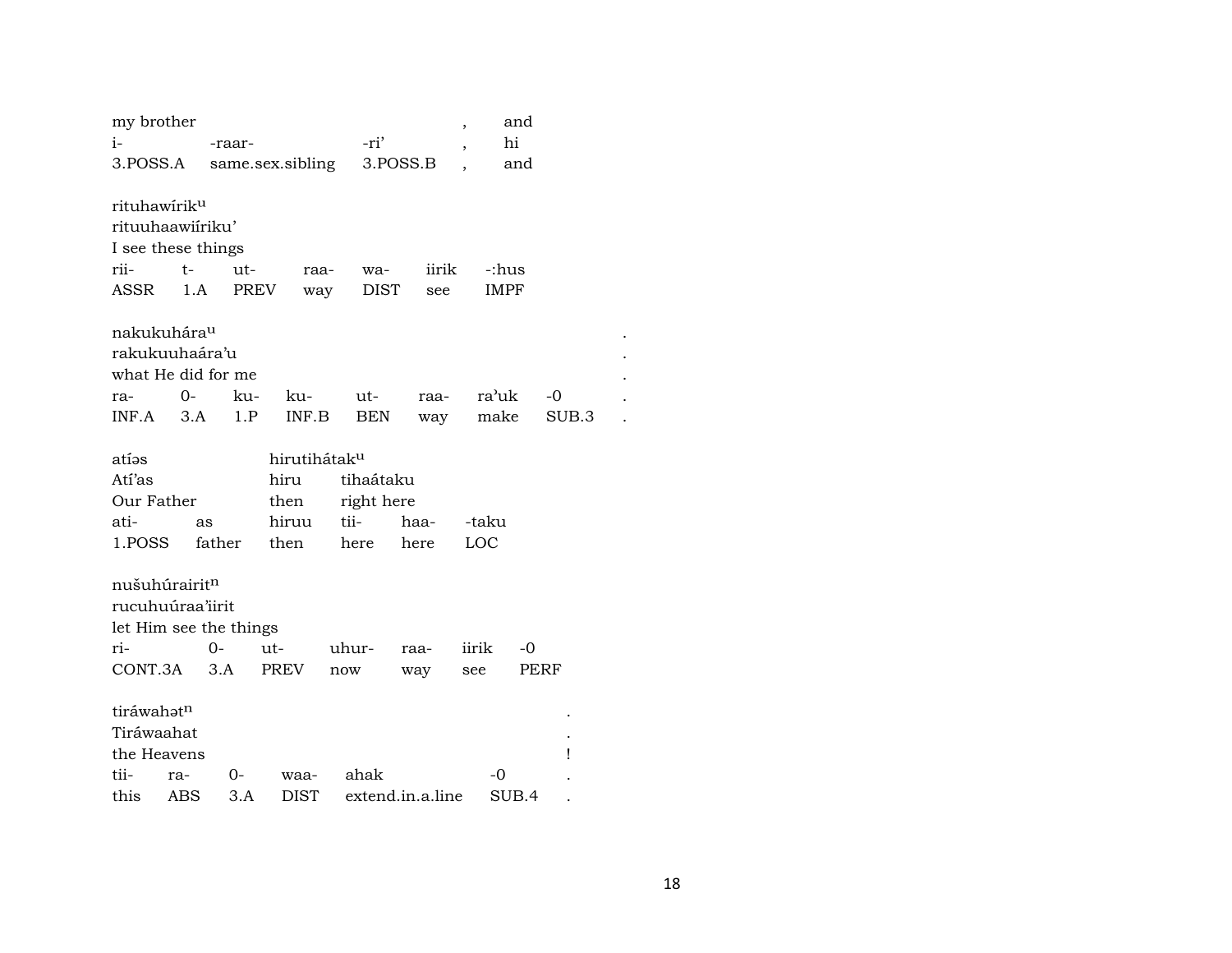Nikútira Ríkutira' This is the way it is riku- ti- 0- raa- 0 -0 that.is IND.3A 3.A way be PERF tiratuhárikah<sup>u</sup> tiratuuhaárikaahu this that I am telling you tii- ra- t- ir- a- ut- raa.ri.kaa.a -hus this ABS 1.A PREV.1/2A 2.P PREV reveal.to IMPF.SUB kúrahus nətkutírit<sup>n</sup> kúrahus ratkuutiírit old man the one I saw kurahuus ra- t- ku- ut- iirik -0 old.man INF.A 1.A INF.B PREV see SUB.4 tiruksuriwáw<sup>i</sup> tirúksuriiwaawi these who were tii- ra- 0- uks- hurii -waa -wi this ABS 3.A AOR go.around.PL DIST SUB.L kúrahus nahákuk<sup>i</sup> kúrahus rahaákuki . the old men our being kurahuus ra- t- rak- 0 -ka.uk -i . old.man ABS 1.A 1/2.PL be DIST SUB.2 .  $A$ kihiruwitataruhaíwiš $\mathfrak{h}^n$ Aki hiru witataruuhaa'iíwicat Here there I arrived in time for it a- ki hiruu wi- ta- t- ar- ut- raa- ii.wic.at -0